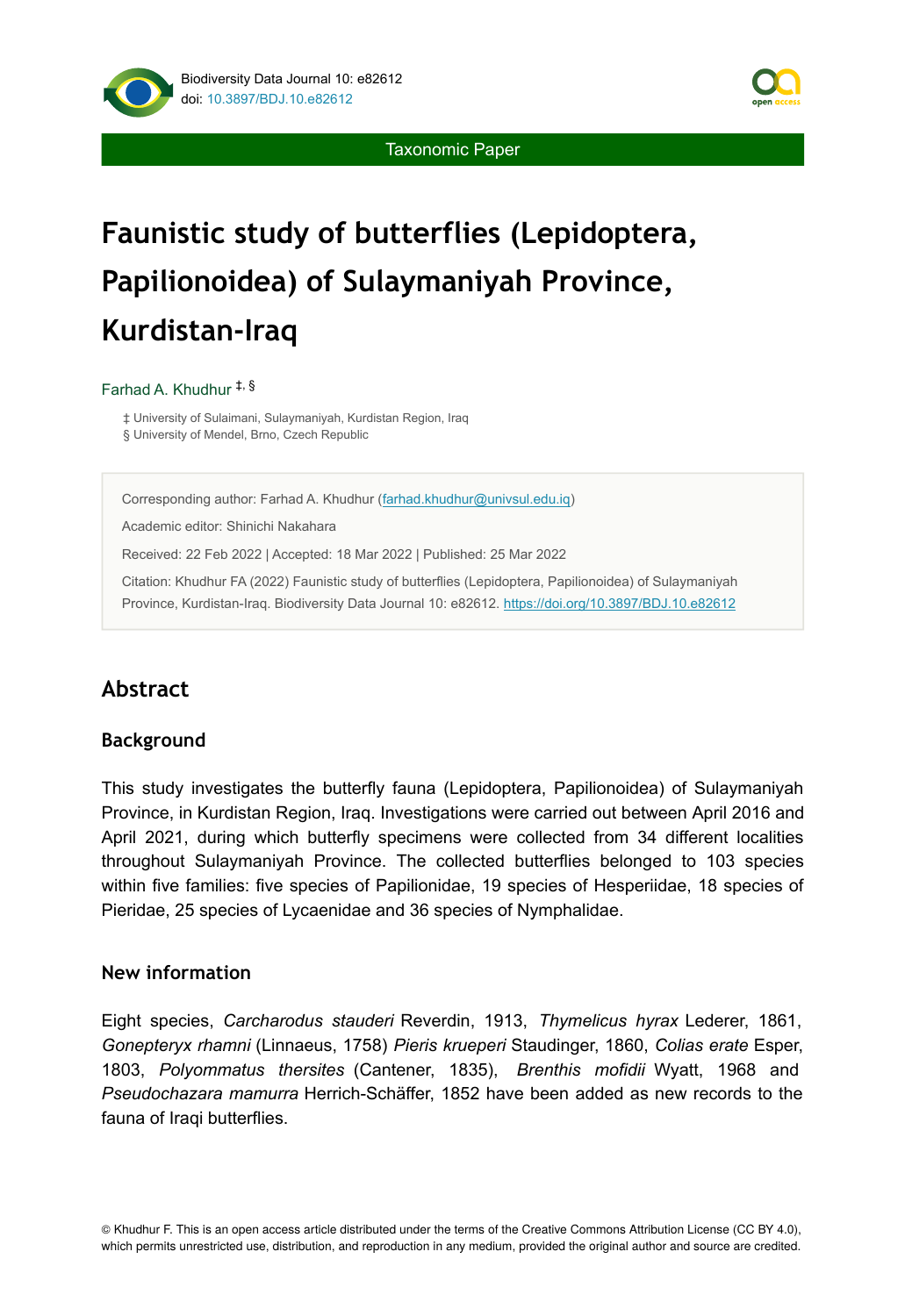### **Keywords**

butterflies, Papilionoidea, Lepidoptera, Sulaymaniyah, Iraqi fauna

### **Introduction**

Sulaymaniyah Province is a mountainous area located in the northeast of Iraq and the southeast part of the Iraqi Kurdistan Region. As a part of the Iraqi Kurdistan Region biogeographically, Sulaymaniyah is situated in the Irano-Tauranian in the southeast of the western Palearctic realm ([Ararat 2009\)](#page-26-0). The Province mostly lies between 34°50′ to 36°50′ N longitude and 44°70′ to 46°00′ E latitude, elevation ranges 150-2550 m a.s.l. Sulaymaniyah has a diverse topography of mountains, hills, plains, valleys and lakes, with great biodiversity and many diverse habitats ([Ararat 2009,](#page-26-0) [Ahmed 2016\)](#page-26-1).

Butterflies belong to a single superfamily, Papilionoidea [\(Heikkilä et al. 2011,](#page-27-0) [Wiemers and](#page-28-0) [Verovnik 2016](#page-28-0)). This superfamily consists of seven families; Papilionidae, Hedylidae, Hesperiidae, Pieridae, Riodinidae, Lycaenidae and Nymphalidae [\(van Nieukerken et al.](#page-28-1) [2011,](#page-28-1) [Wiemers and Verovnik 2016](#page-28-0)). In the past, the Lepidopteran faunal compositions have been rarely studied in Iraq in general and, particularly, in Sulaymaniyah. Butterfly recording in Iraq seemed to begin with [Peile \(1921\)](#page-27-1), who published his notes on 44 species of the butterfly taken from Mesopotamia and another 44 species collected from adjacent highlands of northwest Persia and South Kurdistan. [Scott \(1929\)](#page-27-2), in his entomological journey to the Sulaymaniyah Province, failed to record any butterfly species. The first and major contribution to the Lepidoptera fauna of Iraq was published by the British Colonel [Wiltshire \(1957\).](#page-28-2) This work was a compilation of his intensively published articles ([Wiltshire](#page-28-3) [1937a](#page-28-3), [Wiltshire 1937b,](#page-28-4) [Wiltshire 1939a](#page-28-5), [Wiltshire 1939b,](#page-28-6) [Wiltshire 1941](#page-28-7), [Wiltshire 1944\)](#page-28-8). One year later, [Higgins \(1958\)](#page-27-3), during his visit to Kurdistan, listed notes about 65 species of butterfly and added several new records to the known butterfly fauna of Iraq. During the 1970s, only a single Nymphalid species was recorded in Iraq ([Igarashi 1971](#page-27-4)). There are several other published works considering Lepidoptera fauna in Iraq, which mostly depend on literature linked to Iraqi butterfly fauna ([Kemal and Koçak 2011](#page-27-5), [Kemal and Koçak 2018,](#page-27-6) [Koçak and Kemal 2001\)](#page-27-7). Colonel Wiltshire's data have been used to map Iraqi butterflies by [Tshikolovets et al. \(2014\)](#page-28-9) in a book entitled "The butterflies of Iran and Iraq", in which they studied also some fragmentary data from literature linked to Iraqi butterfly fauna and a few museum specimens. Recently in 2018, three articles have been published dealing with the butterfly fauna of Iraqi Kurdistan. These three studies have added several species to the known Iraqi fauna in the form of new records [\(Othman et al. 2018,](#page-27-8) [Said et al. 2018,](#page-27-9) [Yakovlev 2018](#page-28-10)), fifty-five species in the Erbil Province ([Othman et al. 2018\)](#page-27-8) and fifty species in the Duhok Province ([Said et al. 2018](#page-27-9), [Yakovlev 2018](#page-28-10)). Lately, two lycaeniid butterfly species of the genus *Polyommatus* have been added to the Iraqi's butterfly fauna ( [Khudhur 2021\)](#page-27-10). Based on literature data, the total recorded number of butterfly species in Iraq is 154 ([Wiltshire 1957,](#page-28-2) [Higgins 1958](#page-27-3), [Igarashi 1971,](#page-27-4) [Othman et al. 2018](#page-27-8), [Said et al.](#page-27-9) [2018](#page-27-9), [Yakovlev 2018,](#page-28-10) [Khudhur 2021](#page-27-10)).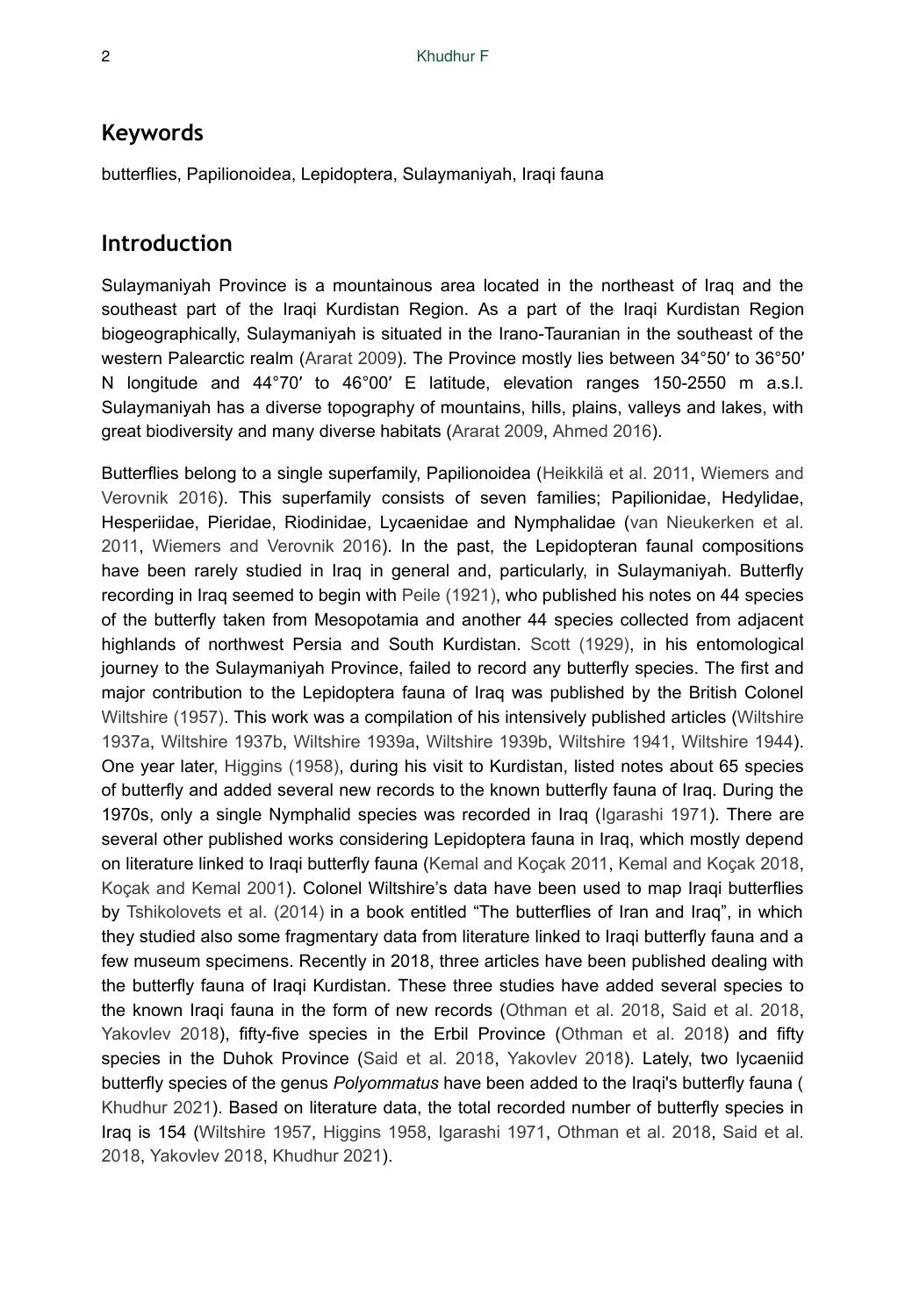The current study aims to investigate the butterfly fauna in the Sulaymaniyah Province and to contribute to the knowledge of Papilionoidea species and their distribution in Iraq.

### **Materials and methods**

All butterflies were collected by F. Khudhur between April 2016 and April 2021. The specimens were collected from 34 different sites throughout the Sulaymaniyah Province (Table [1](#page-2-0), Fig. [1\)](#page-5-0). Sweeping nets were used for collecting the specimens. Specimens were euthanised with ethyl acetate vapour and were then put into a paper envelope and brought to the laboratory pinned, mounted, labelled and deposited in the Entomology Laboratory, Department of Biology, College of Science, University of Sulaimani, Sulaymaniyah Province, Kurdistan Region, Iraq. The species were identified according to [Wiltshire](#page-28-2) [\(1957\)](#page-28-2), [Higgins \(1958\),](#page-27-3) Baytaş [\(2007\),](#page-27-11) [Eckweiler \(2011\),](#page-27-12) [Tshikolovets et al. \(2014\),](#page-28-9) [Tikhonov et al. \(2020\)](#page-28-11).

<span id="page-2-0"></span>

| Table 1.<br>Geographical information of investigated localities. |             |                        |               |                      |  |  |  |
|------------------------------------------------------------------|-------------|------------------------|---------------|----------------------|--|--|--|
| Loc. No.                                                         | Locality    | Latitude / Longitude   | Elevation (m) | <b>Visiting Date</b> |  |  |  |
| $\mathbf{1}$                                                     | Sarkapkan   | 36°21'04"N, 44°46'24"E | 791           | 07.05.2016           |  |  |  |
|                                                                  |             |                        |               | 20.09.2018           |  |  |  |
| $\overline{2}$                                                   | Shênê       | 36°17'00"N, 45°16'01"E | 1290          | 12.08.2020           |  |  |  |
| 3                                                                | Shanakhsê   | 35°58'37"N, 45°31'11"E | 1060          | 11.07.2020           |  |  |  |
| 4                                                                | Dukan       | 35°56'59"N, 44°57'38"E | 515           | 18.11.2016           |  |  |  |
|                                                                  |             |                        |               | 15.05.2018           |  |  |  |
| 5                                                                | Upper Dêrê  | 35°56'08"N, 44°57'38"E | 1600          | 21.06.2020           |  |  |  |
|                                                                  |             |                        |               | 01.07.2020           |  |  |  |
| 6                                                                | Galala      | 35°53'58"N, 45°19'51"E | 1170          | 11.06.2020           |  |  |  |
| $\overline{7}$                                                   | Qamchukha   | 35°53'51"N, 45°00'51"E | 712           | 06.09.2016           |  |  |  |
| 8                                                                | Mawat       | 35°53'10"N, 45°23'59"E | 786           | 30.08.2016           |  |  |  |
|                                                                  |             |                        |               | 12.04.2020           |  |  |  |
|                                                                  |             |                        |               | 21.08.2020           |  |  |  |
| 9                                                                | Little Barê | 35°53'02"N, 45°40'07"E | 1500          | 06.09.2020           |  |  |  |
| 10                                                               | Sargalw     | 35°52'44"N, 45°09'49"E | 930           | 17.05.2020           |  |  |  |
| 11                                                               | Goptapa     | 35°51'00"N, 44°50'07"E | 376           | 02.05.2017           |  |  |  |
| 12                                                               | Sya Gwez    | 35°48'37"N, 45°47'33"E | 1500          | 24.08.2016           |  |  |  |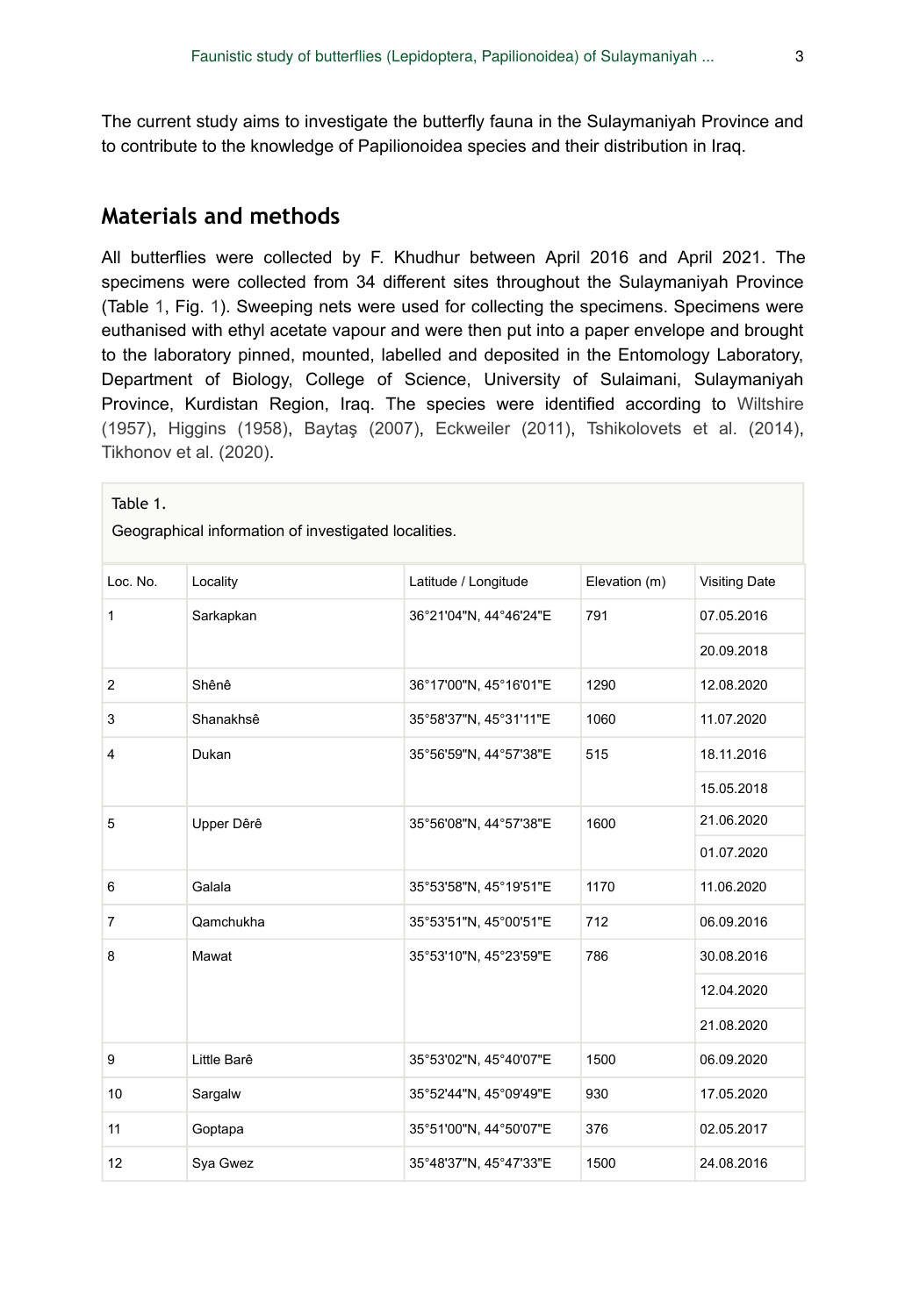| Loc. No. | Locality                    | Latitude / Longitude   | Elevation (m) | <b>Visiting Date</b> |
|----------|-----------------------------|------------------------|---------------|----------------------|
| 13       | Chami Razan                 | 35°48'03"N, 44°58'38"E | 586           | 12.04.2016           |
|          |                             |                        |               | 06.09.2016           |
| 14       | Balkha                      | 35°47'09"N, 45°22'47"E | 855           | 16.08.2017           |
| 15       | Gollê                       | 35°46'31"N, 45°49'54"E | 1117          | 29.06.2020           |
| 16       | Zêwê (Piramagroon Mountain) | 35°45'41"N, 45°14'17"E | 1720          | 15.08.2016           |
|          |                             |                        |               | 12.09.2018           |
|          |                             |                        |               | 06.06.2020           |
|          |                             |                        |               | 10.08.2020           |
|          |                             |                        |               | 04.05.2021           |
| 17       | Mokaba                      | 35°45'26"N, 45°25'41"E | 841           | 25.04.2018           |
|          |                             |                        |               | 09.04.2021           |
| 18       | Qaiwan                      | 35°42'01"N, 45°25'03"E | 1230          | 21.05.2016           |
|          |                             |                        |               | 13.05.2017           |
| 19       | Hawary Shar Park            | 35°36'41"N, 45°25'48"E | 919           | 28.08.2016           |
|          |                             |                        |               | 23.10.2016           |
|          |                             |                        |               | 21.07.2018           |
|          |                             |                        |               | 20.11.2018           |
|          |                             |                        |               | 29.05.2020           |
|          |                             |                        |               | 06.04.2021           |
| 20       | Penjwin                     | 35°36'09"N, 45°57'48"E | 1400          | 18.04.2019           |
| 21       | Goyzha                      | 35°34'57"N, 45°28'09"E | 1070          | 27.09.2016           |
| 22       | Qlyasan                     | 35°34'41"N, 45°22'01"E | 756           | 24.09.2016           |
|          |                             |                        |               | 09.11.2016           |
|          |                             |                        |               | 29.03.2017           |
|          |                             |                        |               | 09.06.2017           |
|          |                             |                        |               | 25.06.2019           |
|          |                             |                        |               | 27.06.2020           |
| 23       | <b>Azady Park</b>           | 35°34'02"N, 45°25'51"E | 845           | 17.08.2016           |
|          |                             |                        |               | 29.10.2016           |
|          |                             |                        |               | 14.04.2021           |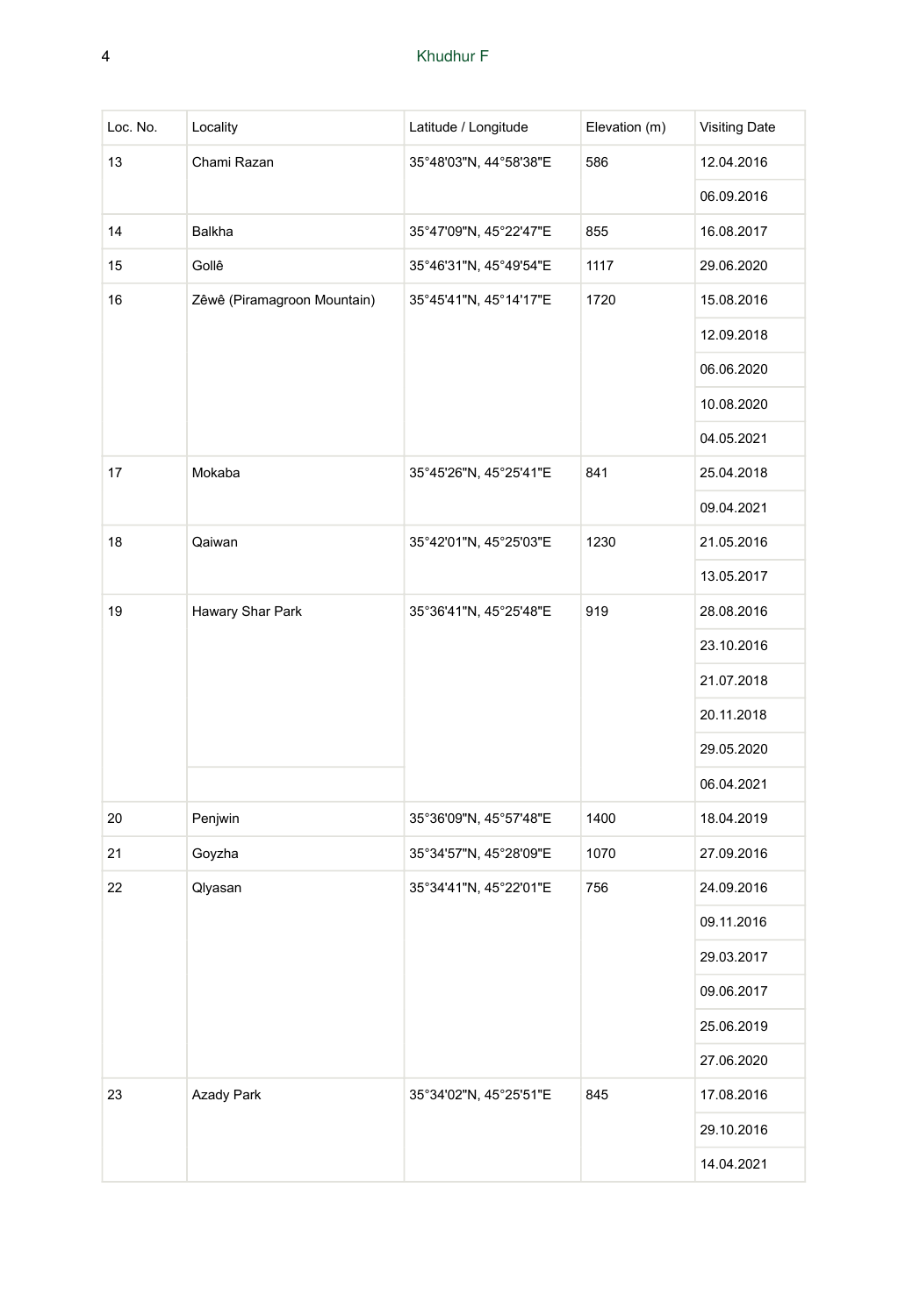| Loc. No. | Locality     | Latitude / Longitude   | Elevation (m) | <b>Visiting Date</b> |
|----------|--------------|------------------------|---------------|----------------------|
| 24       | <b>Basak</b> | 35°33'30"N, 45°42'57"E | 1260          | 05.05.2016           |
| 25       | Kani Pan     | 35°33'03"N, 45°18'00"E | 714           | 05.10.2016           |
|          |              |                        |               | 12.10.2016           |
| 26       | Hazarmerd    | 35°29'56"N, 45°18'54"E | 958           | 03.05.2016           |
|          |              |                        |               | 21.04.2017           |
|          |              |                        |               | 15.04.2019           |
|          |              |                        |               | 05.05.2020           |
|          |              |                        |               | 14.05.2020           |
|          |              |                        |               | 06.08.2020           |
|          |              |                        |               | 13.10.2020           |
|          |              |                        |               | 15.04.2021           |
| 27       | Dêlêzha      | 35°27'36"N, 45°11'26"E | 695           | 26.04.2016           |
|          |              |                        |               | 01.09.2020           |
| 28       | Nawê         | 35°24'42"N, 45°57'59"E | 656           | 27.10.2017           |
| 29       | Zalm         | 35°18'53"N, 46°05'07"E | 843           | 11.05.2020           |
| 30       | Sargat       | 35°17'34"N, 46°06'18"E | 1050          | 16.06.2020           |
| 31       | Qareh Dagh   | 35°14'27"N, 45°22'12"E | 1310          | 06,05,2017           |
|          |              |                        |               | 30.05.2020           |
|          |              |                        |               | 01.09.2020           |
|          |              |                        |               | 12.09.2020           |
| 32       | Byara        | 35°13'47"N, 46°07'13"E | 1120          | 22.09.2016           |
|          |              |                        |               | 07.07.2017           |
|          |              |                        |               | 14.09.2019           |
| 33       | Sartak       | 34°56'45"N, 45°46'32"E | 1270          | 20.05.2017           |
|          |              |                        |               | 19.03.2021           |
| 34       | Awa Khwery   | 34°53'30"N, 45°33'29"E | 311           | 16.08.2019           |

### **Data resources**

A total of 103 species of butterfly, belonging to five families of the superfamily Papilionoidea, order Lepidoptera, were identified. Of which eight species, previously unrecorded, were added as new species to the Iraqi butterfly fauna; these eight species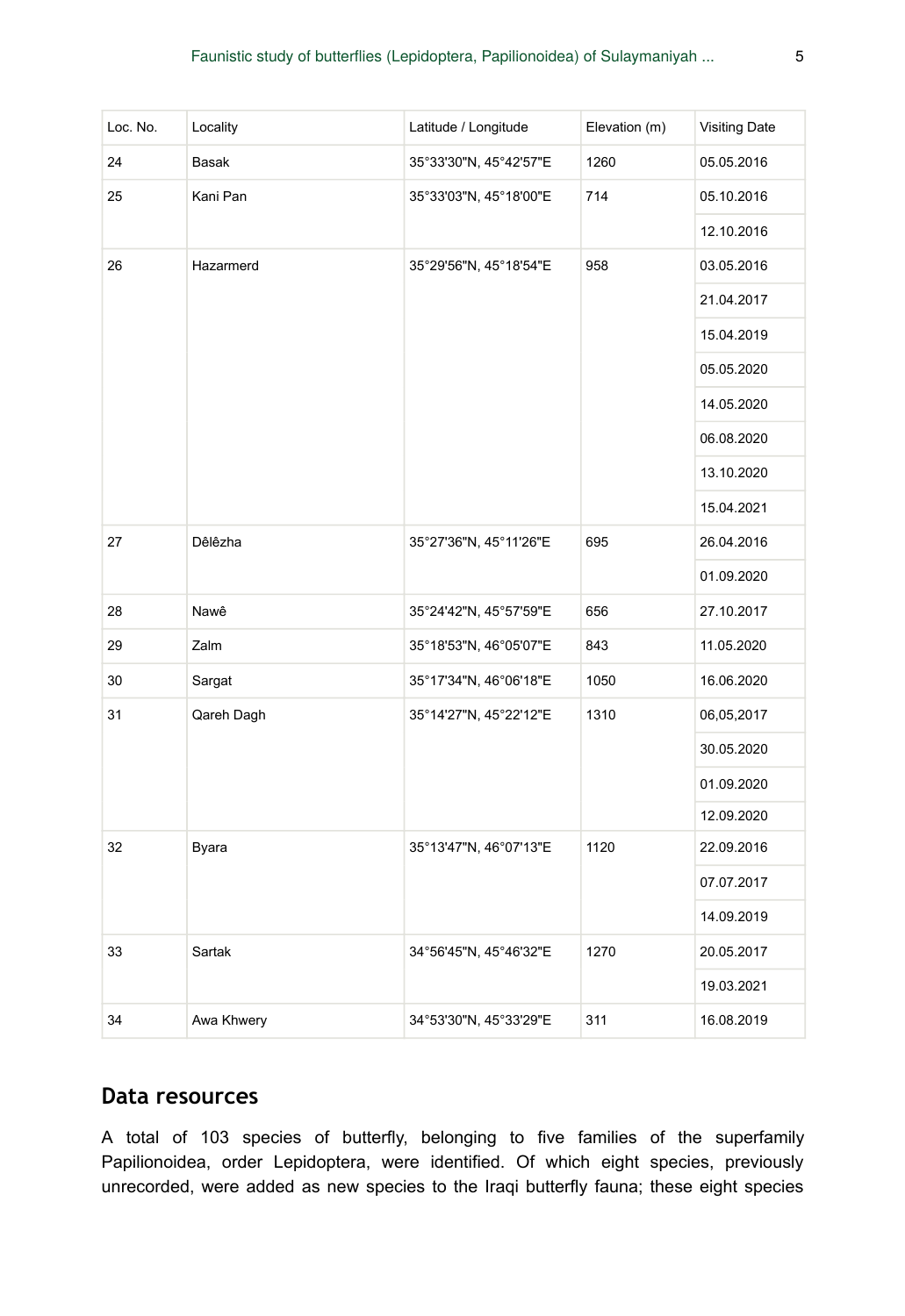are marked with an asterisk in the Checklist section. Five species were recorded within Papilionidae, 19 species within Hesperiidae including two new records, 18 species within Pieridae including three new records, 25 species within Lycaenidae with one new record and 36 species within Nymphalidae including two new records. The species of the butterflies were listed according to [Wiemers and Verovnik \(2016\).](#page-28-0)

<span id="page-5-0"></span>

Figure 1. doi Map of Sulaymaniyah Province, the sampling localities marked with blue dots.

# **Checklist of Butterflies of Sulaymaniyah Province, Kurdista Region, Iraq**

# *Carcharodus alceae* **(Esper, [1780])**

- a. county: Pishdar; locality: Shênê Village; verbatimCoordinates: 36°17'00"N, 45°16'01"E
- b. county: Dukan; locality: Upper Dukan; verbatimCoordinates: 35°56'59"N, 44°57'38"E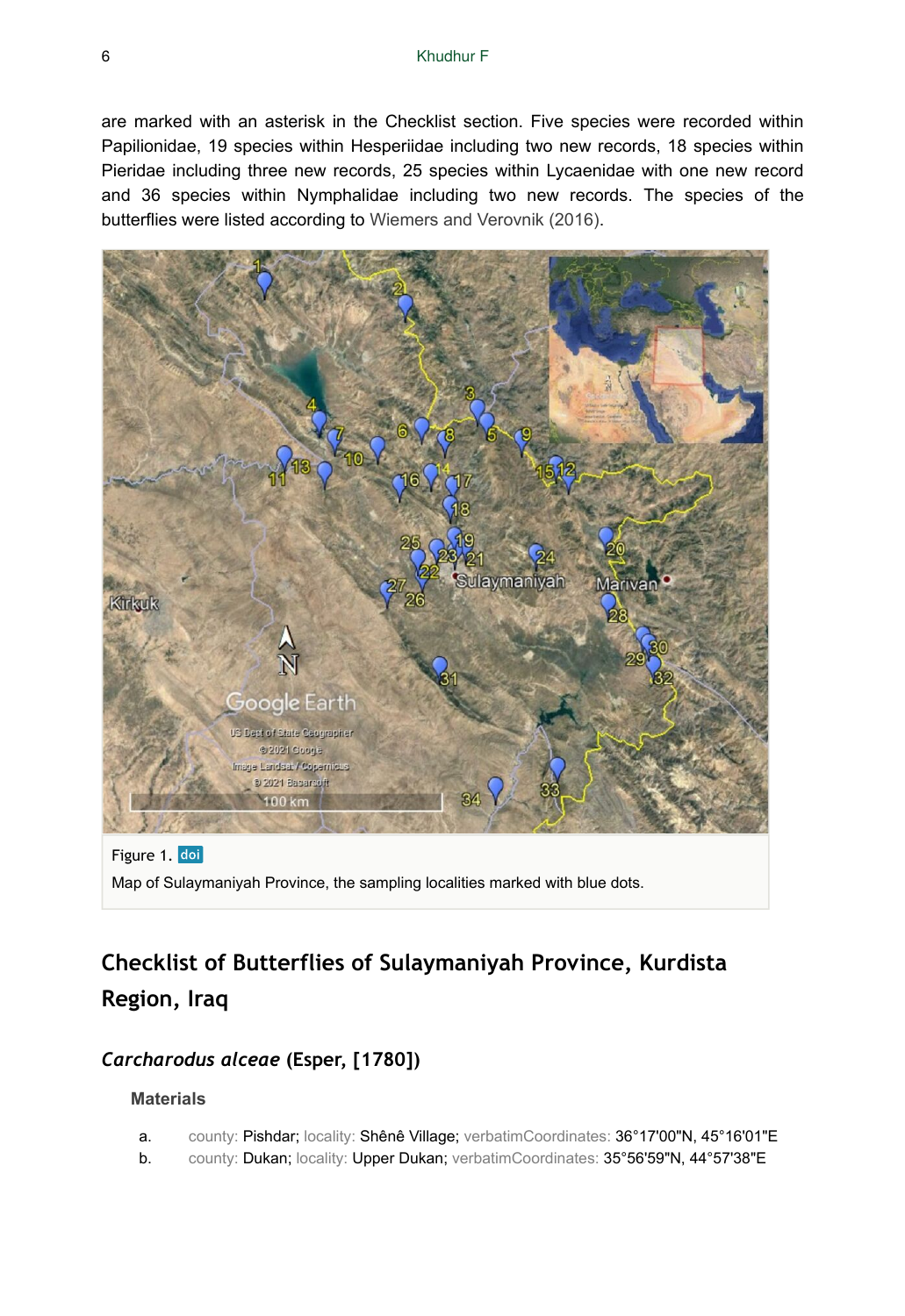- c. county: Chamchamal; locality: Goptapa Village; verbatimCoordinates: 35°51'00"N, 44°50'07"E
- d. county: Dukan; locality: Chami Razan Valley; verbatimCoordinates: 35°48'03"N, 44°58'38"E
- e. county: Sulyamaniyah; locality: Qlyasan; verbatimCoordinates: 35°34'41"N, 45°22'01"E
- f. county: Bakrajo; locality: Hazarmerd; verbatimCoordinates: 35°29'56"N, 45°18'54"E
- g. county: Bazyan; locality: Dêlêzha; verbatimCoordinates: 35°27'36"N, 45°11'26"E
- h. county: Halabja; locality: Byara; verbatimCoordinates: 35°13'47"N, 46°07'13"E
- i. county: Kalar; locality: Awa Khwery; verbatimCoordinates: 34°53'30"N, 45°33'29"E

### *Carcharodus orientalis* **Reverdin, 1913**

#### **Materials**

- a. county: Chuarta; locality: Upper Dêrê Village; verbatimCoordinates: 35°56'08"N, 44°57'38"E
- b. county: Bakrajo; locality: Hazarmerd; verbatimCoordinates: 35°29'56"N, 45°18'54"E

### **\*** *Carcharodus stauderi* **Reverdin, 1913**

#### **Materials**

- a. county: Chwarta; municipality: Basnê; locality: Upper Dêrê; verbatimCoordinates: 35°56'08"N, 44°57'38"E; eventDate: 21-Jun-20; identifiedBy: Farhad A. Khudhur; identificationReferences: Tshikolovets et.al. 2014; basisOfRecord: PreservedSpecimen
- b. county: Dukan; locality: Zêwê (Piramagroon Mount.); verbatimCoordinates: 35°45'41"N, 45°14'17"E; eventDate: 10-Aug-20; identifiedBy: Farhad A. Khudhur; identificationReferences: Tshikolovets etal. 2014; basisOfRecord: PreservedSpecimen

### **Notes:** First record for Iraq

### *Eogenes alcides* **(Herrich-Schäffer, [1852])**

#### **Materials**

- a. county: Dukan; locality: Qamchukha Village; verbatimCoordinates: 35°53'51"N, 45°00'51"E
- b. county: Mawat; locality: Mawat; verbatimCoordinates: 35°53'10"N, 45°23'59"E
- c. county: Dukan; locality: Sargalw (Bargalw); verbatimCoordinates: 35°52'44"N, 45°09'49"E
- d. county: Sulyamaniyah; locality: Hawary Shar Park; verbatimCoordinates: 35°36'41"N, 45°25'48"E
- e. county: Sulyamaniyah; locality: Qlyasan; verbatimCoordinates: 35°34'41"N, 45°22'01"E

# *Erynnis marloyi* **(Boisduval, [1834])**

- a. county: Mawat; locality: Mawat; verbatimCoordinates: 35°53'10"N, 45°23'59"E
- b. county: Dukan; locality: Zêwê (Piramagroon Mount.); verbatimCoordinates: 35°45'41"N, 45°14'17"E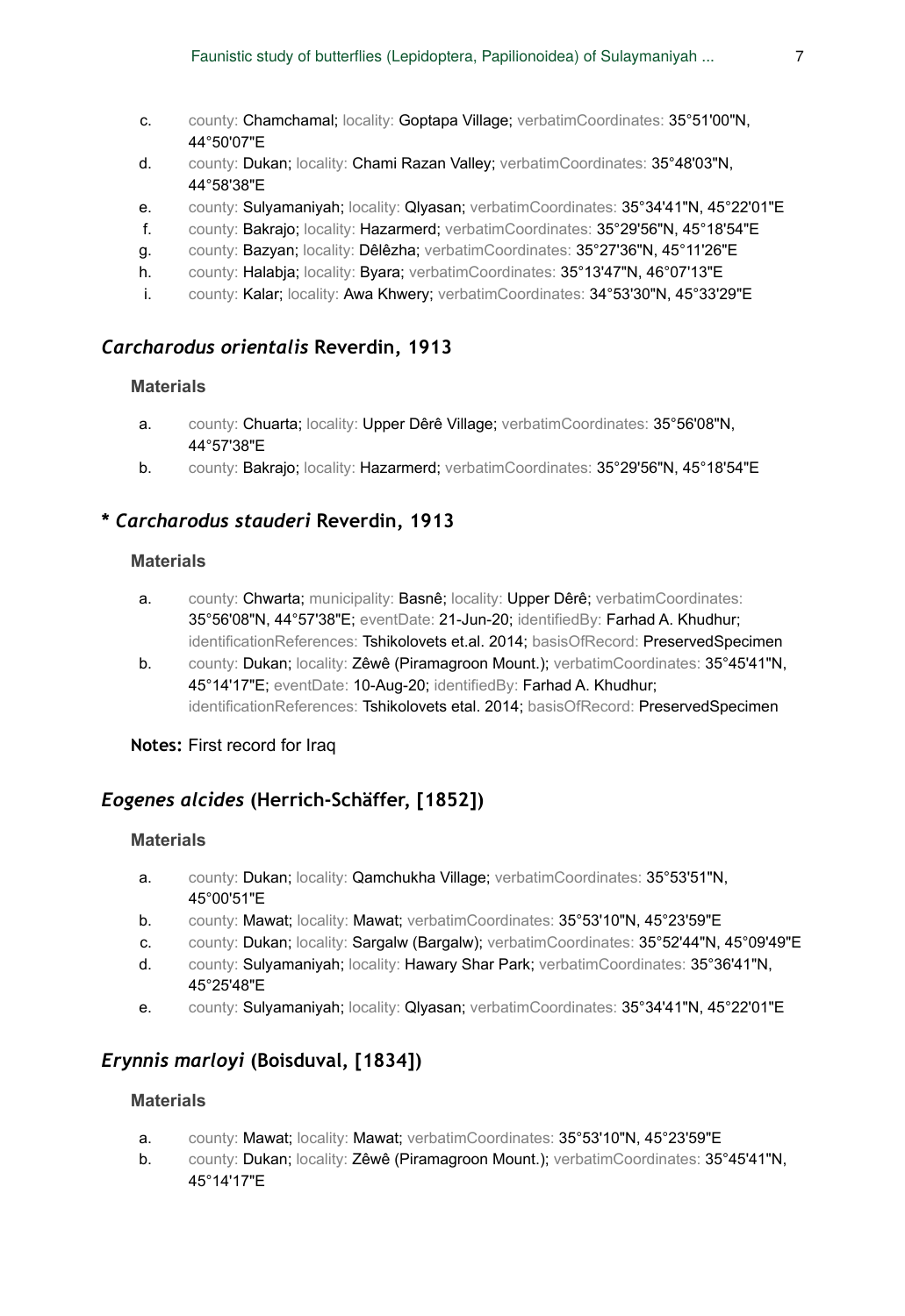### *Erynnis tages* **(Linnaeus, 1758)**

### **Materials**

- a. county: Chuarta; locality: Shanakhsê Village; verbatimCoordinates: 35°58'37"N, 45°31'11"E
- b. county: Mawat; locality: Galala Village; verbatimCoordinates: 35°53'58"N, 45°19'51"E
- c. county: Chuarta; locality: Little Barê Village; verbatimCoordinates: 35°53'02"N, 45°40'07"E

### *Gegenes nostrodamus* **(Fabricius, 1793)**

#### **Materials**

- a. county: Dukan; locality: Qamchukha Village; verbatimCoordinates: 35°53'51"N, 45°00'51"E
- b. county: Sulyamaniyah; locality: Hawary Shar Park; verbatimCoordinates: 35°36'41"N, 45°25'48"E
- c. county: Qareh Dagh; locality: Qareh Dagh Mount.; verbatimCoordinates: 35°14'27"N, 45°22'12"E

### *Gegenes pumilio* **(Hoffmannsegg, 1804)**

#### **Materials**

- a. county: Qareh Dagh; locality: Qareh Dagh Mount.; verbatimCoordinates: 35°14'27"N, 45°22'12"E
- b. county: Halabja; locality: Sargat Village; verbatimCoordinates: 35°17'34"N, 46°06'18"E

### *Muschampia tessellum* **(Hb., 1803)**

#### **Material**

a. county: Bakrajo; locality: Hazarmerd; verbatimCoordinates: 35°29'56"N, 45°18'54"E

### *Muschampia nomas* **(Lederer, 1855)**

#### **Material**

a. county: Bakrajo; locality: Hazarmerd; verbatimCoordinates: 35°29'56"N, 45°18'54"E

### *Ochlodes sylvanus* **(Esper, 1777)**

#### **Material**

a. county: Chuarta; locality: Upper Dêrê Village; verbatimCoordinates: 35°56'08"N, 44°57'38"E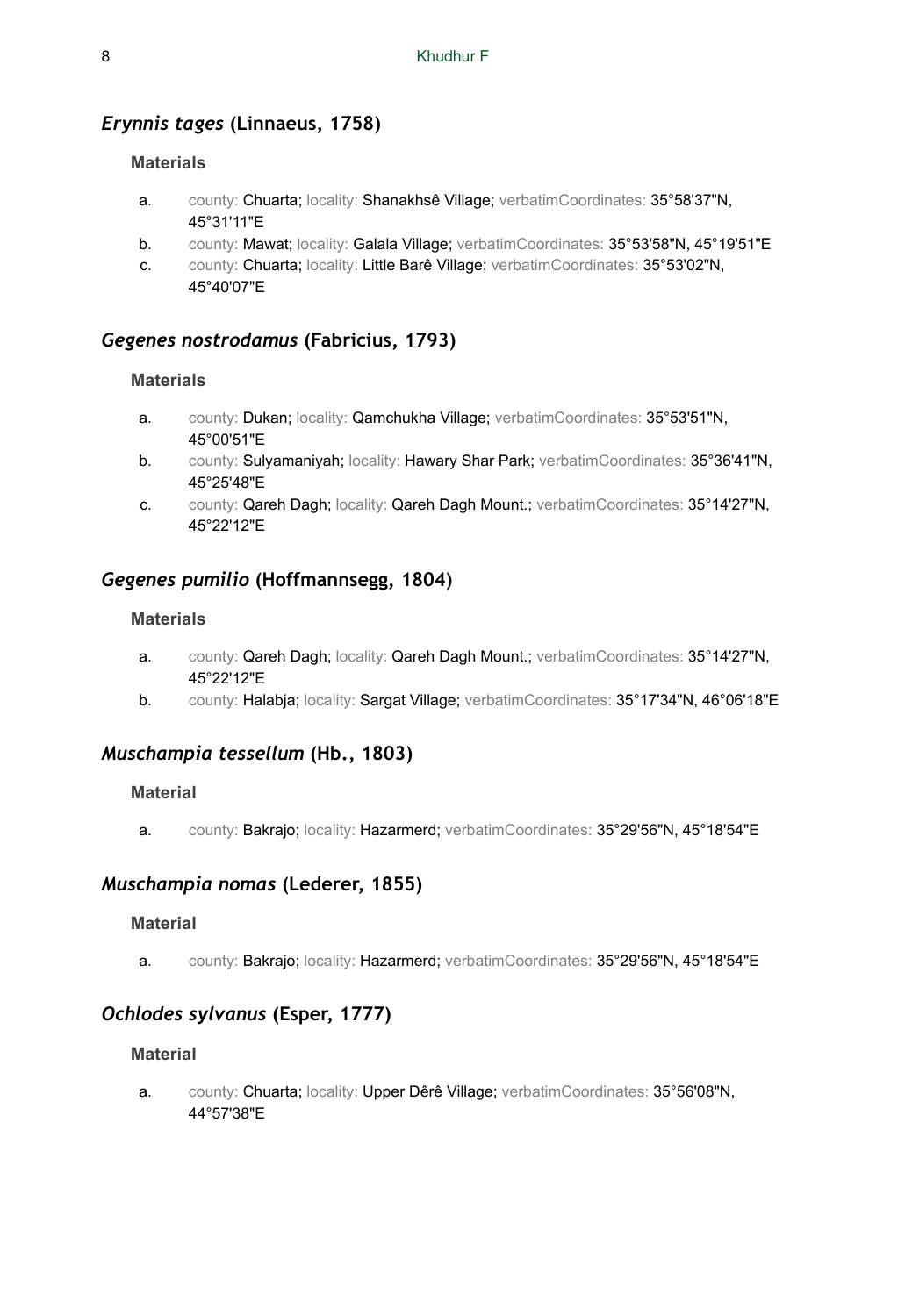### *Spialia osthelderi* **(Pfeiffer, 1932)**

#### **Material**

a. county: Chuarta; locality: Upper Dêrê Village; verbatimCoordinates: 35°56'08"N, 44°57'38"E

### *Spialia doris* **(Walker, 1870)**

#### **Materials**

- a. county: Pishdar; locality: Shênê Village; verbatimCoordinates: 36°17'00"N, 45°16'01"E
- b. county: Mawat; locality: Mawat; verbatimCoordinates: 35°53'10"N, 45°23'59"E

#### *Spialia geron* **(Watson, 1893)**

### **Material**

a. county: Sulyamaniyah; locality: Azady Park; verbatimCoordinates: 35°34'02"N, 45°25'51"E

### *Spialia orbifer* **(Hübner, [1823])**

#### **Material**

a. county: Dukan; locality: Sargalw (Bargalw); verbatimCoordinates: 35°52'44"N, 45°09'49"E

### *Thymelicus acteon* **(Rottemburg, 1775)**

#### **Materials**

- a. county: Dukan; locality: Sargalw (Bargalw); verbatimCoordinates: 35°52'44"N, 45°09'49"E
- b. county: Qareh Dagh; locality: Qareh Dagh Mount.; verbatimCoordinates: 35°14'27"N, 45°22'12"E

### *Thymelicus hyrax* **(Lederer, 1861)**

#### **Material**

a. county: Bakrajo; municipality: Bakrajo; locality: Hazarmerd; verbatimCoordinates: 35°29'56"N, 45°18'54"E; eventDate: 14-May-20; sex: 2 males; recordedBy: F. A. Khudhur; identifiedBy: Farhad A. Khudhur; identificationReferences: Tshikolovets et al. 2014 & Baytaş 2007; basisOfRecord: PreservedSpecimen

#### **Notes:** First record for Iraq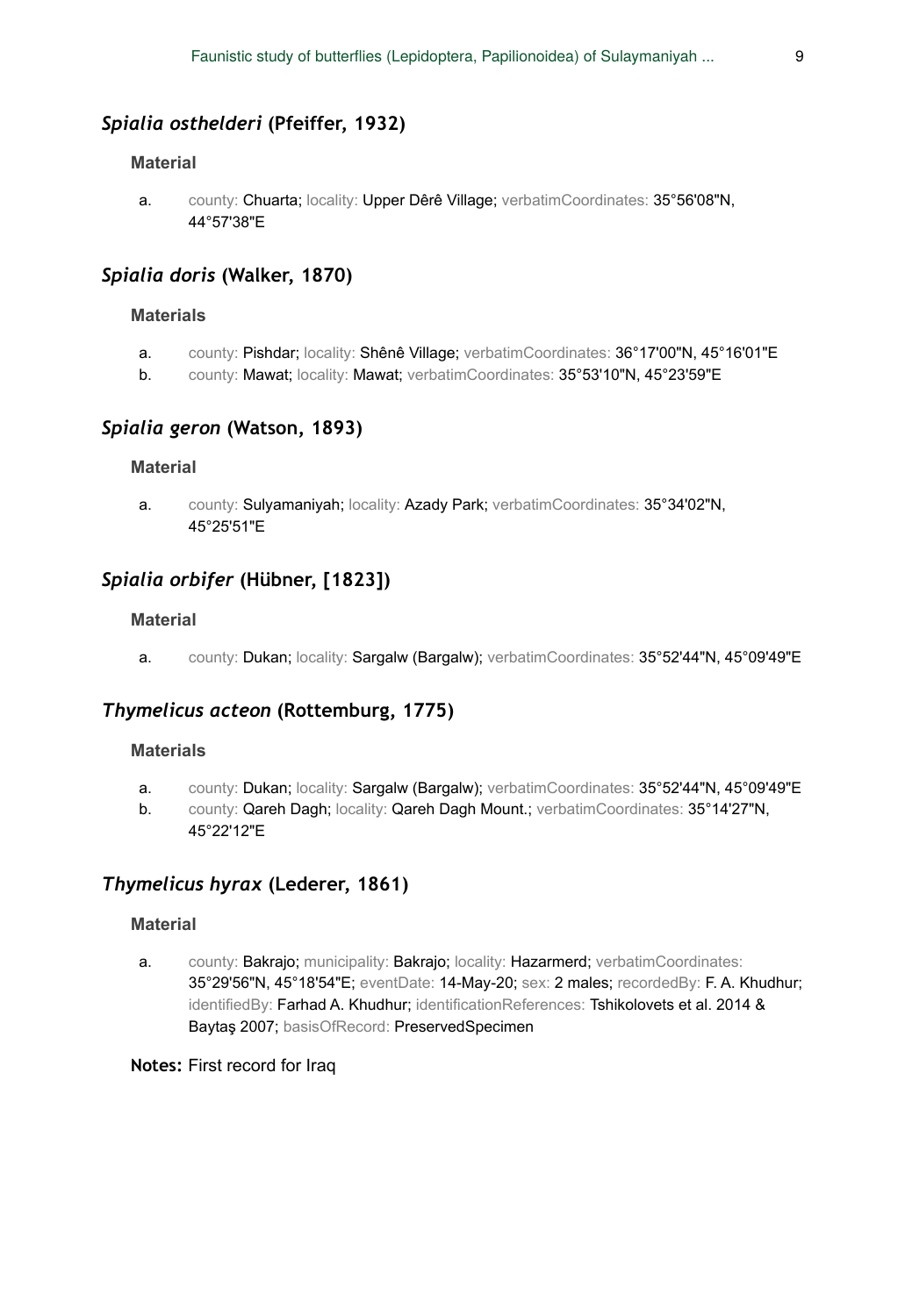### *Thymelicus lineola* **(Ochsenheimer, 1808)**

### **Materials**

- a. county: Chuarta; locality: Shanakhsê Village; verbatimCoordinates: 35°58'37"N, 45°31'11"E
- b. county: Dukan; locality: Sargalw (Bargalw); verbatimCoordinates: 35°52'44"N, 45°09'49"E
- c. county: Qareh Dagh; locality: Qareh Dagh Mount.; verbatimCoordinates: 35°14'27"N, 45°22'12"E

### *Thymelicus sylvestris* **(Poda, 1761)**

### **Materials**

- a. county: Sulyamaniyah; locality: Hawary Shar Park; verbatimCoordinates: 35°36'41"N, 45°25'48"E
- b. county: Sulyamaniyah; locality: Goyzha; verbatimCoordinates: 35°34'57"N, 45°28'09"E
- c. county: Bakrajo; locality: Hazarmerd; verbatimCoordinates: 35°29'56"N, 45°18'54"E
- d. county: Halabja; locality: Zalm Village; verbatimCoordinates: 35°18'53"N, 46°05'07"E

### *Archon apollinaris* **(Staudinger, [1892])**

### **Materials**

- a. county: Dukan; locality: Upper Dukan; verbatimCoordinates: 35°56'59"N, 44°57'38"E
- b. county: Chamchamal; locality: Goptapa Village; verbatimCoordinates: 35°51'00"N, 44°50'07"E
- c. county: Dukan; locality: Chami Razan Valley; verbatimCoordinates: 35°48'03"N, 44°58'38"E
- d. county: Bakrajo; locality: Hazarmerd; verbatimCoordinates: 35°29'56"N, 45°18'54"E

### *Zerynthia deyrollei* **(Oberthür, 1869)**

### **Materials**

- a. county: Dukan; locality: Upper Dukan; verbatimCoordinates: 35°56'59"N, 44°57'38"E
- b. county: Chamchamal; locality: Goptapa Village; verbatimCoordinates: 35°51'00"N, 44°50'07"E
- c. county: Dukan; locality: Chami Razan Valley; verbatimCoordinates: 35°48'03"N, 44°58'38"E
- d. county: Sulyamaniyah; locality: Qlyasan; verbatimCoordinates: 35°34'41"N, 45°22'01"E
- e. county: Bakrajo; locality: Hazarmerd; verbatimCoordinates: 35°29'56"N, 45°18'54"E

### *Iphiclides podalirius* **(Linnaeus, 1758)**

- a. county: Ranya; locality: Sarkapkan; verbatimCoordinates: 36°21'04"N, 44°46'24"E
- b. county: Pishdar; locality: Shênê Village; verbatimCoordinates: 36°17'00"N, 45°16'01"E
- c. county: Chuarta; locality: Shanakhsê Village; verbatimCoordinates: 35°58'37"N, 45°31'11"E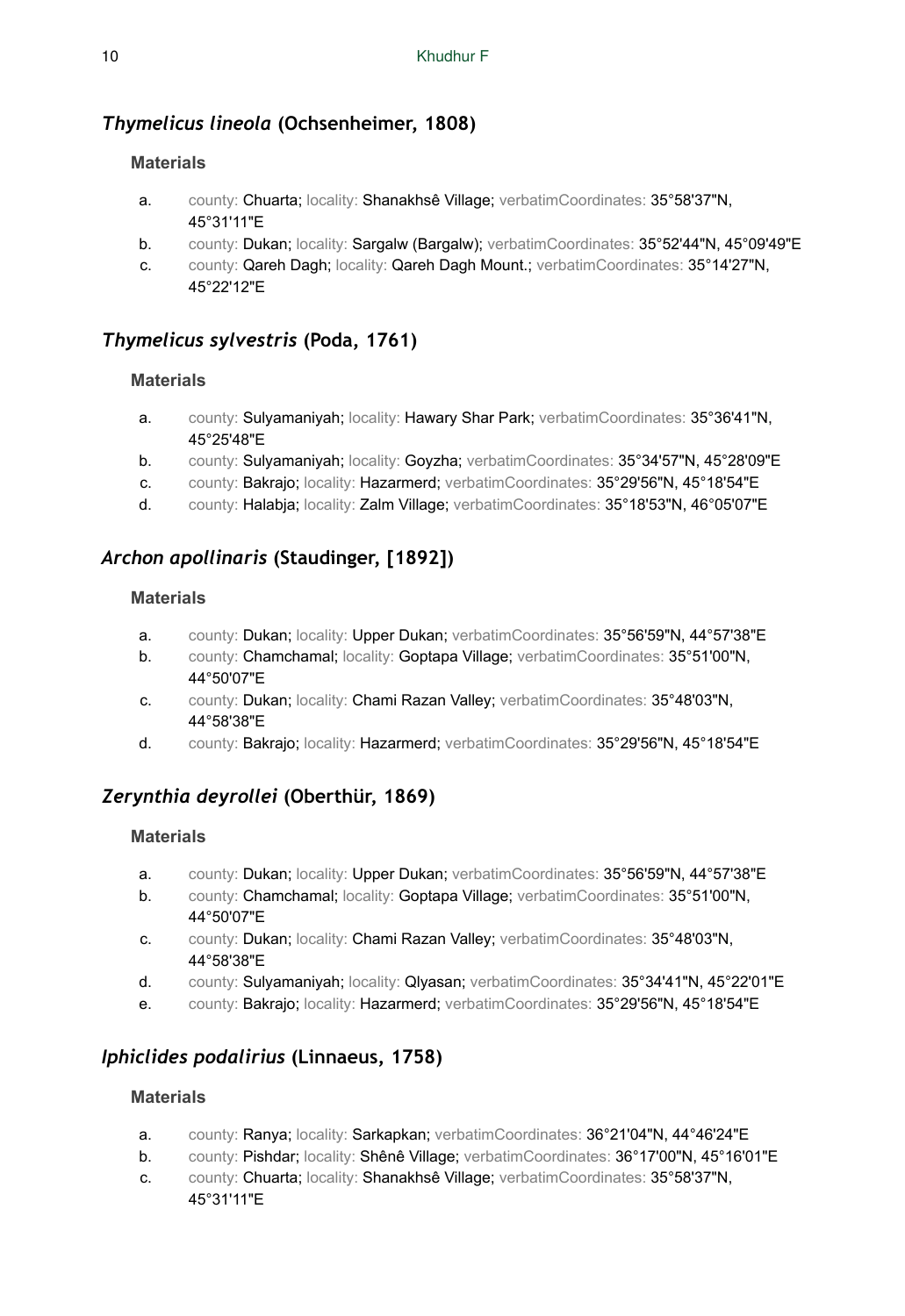- d. county: Chuarta; locality: Upper Dêrê Village; verbatimCoordinates: 35°56'08"N, 44°57'38"E
- e. county: Mawat; locality: Galala Village; verbatimCoordinates: 35°53'58"N, 45°19'51"E
- f. county: Penjwen; locality: Sya Gwez Village; verbatimCoordinates: 35°48'37"N, 45°47'33"E
- g. county: Dukan; locality: Zêwê (Piramagroon Mount.); verbatimCoordinates: 35°45'41"N, 45°14'17"E
- h. county: Qareh Dagh; locality: Qareh Dagh Mount.; verbatimCoordinates: 35°14'27"N, 45°22'12"E
- i. county: Halabja; locality: Byara; verbatimCoordinates: 35°13'47"N, 46°07'13"E

### *Papilio demoleus* **Linnaeus, 1758**

### **Materials**

- a. county: Sulyamaniyah; locality: Hawary Shar Park; verbatimCoordinates: 35°36'41"N, 45°25'48"E
- b. county: Sulyamaniyah; locality: Qlyasan; verbatimCoordinates: 35°34'41"N, 45°22'01"E
- c. county: Sulyamaniyah; locality: Azady Park; verbatimCoordinates: 35°34'02"N, 45°25'51"E
- d. county: Kalar; locality: Awa Khwery; verbatimCoordinates: 34°53'30"N, 45°33'29"E

### *Papilio machaon* **Linnaeus, 1758**

### **Materials**

- a. county: Mawat; locality: Galala Village; verbatimCoordinates: 35°53'58"N, 45°19'51"E
- b. county: Dukan; locality: Zêwê (Piramagroon Mount.); verbatimCoordinates: 35°45'41"N, 45°14'17"E
- c. county: Sulyamaniyah; locality: Azady Park; verbatimCoordinates: 35°34'02"N, 45°25'51"E
- d. county: Qareh Dagh; locality: Qareh Dagh Mount.; verbatimCoordinates: 35°14'27"N, 45°22'12"E

### *Anthocharis gruneri* **(Herrich-Schaffer, [1851])**

#### **Material**

a. county: Ranya; locality: Sarkapkan; verbatimCoordinates: 36°21'04"N, 44°46'24"E

### *Anthocharis cardamines* **(Linnaeus, 1758)**

### **Material**

a. county: Bakrajo; locality: Hazarmerd; verbatimCoordinates: 35°29'56"N, 45°18'54"E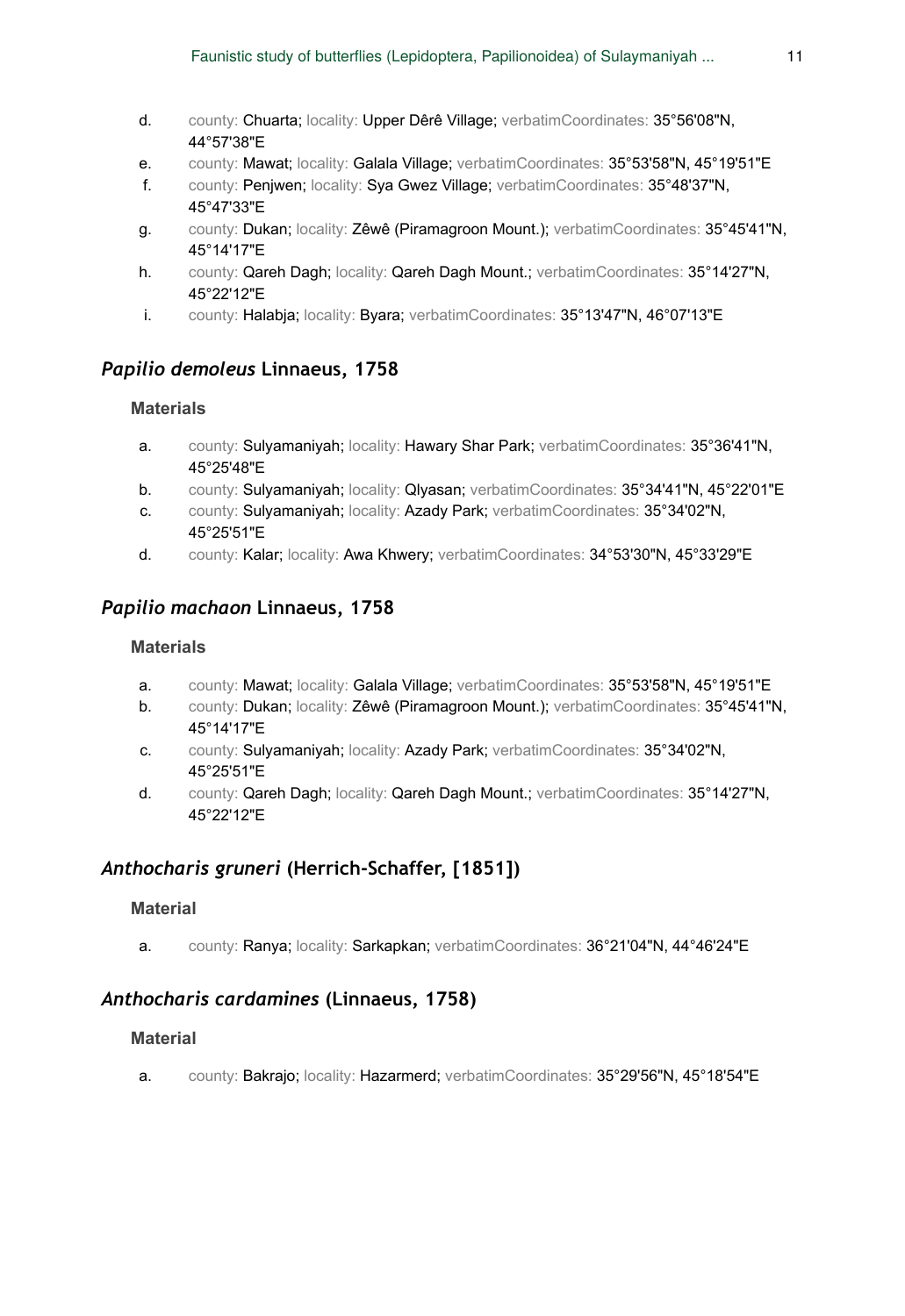### *Aporia crataegi* **(Linnaeus, 1758)**

### **Materials**

- a. county: Chamchamal; locality: Goptapa Village; verbatimCoordinates: 35°51'00"N, 44°50'07"E
- b. county: Bakrajo; locality: Hazarmerd; verbatimCoordinates: 35°29'56"N, 45°18'54"E
- c. county: Bazyan; locality: Dêlêzha; verbatimCoordinates: 35°27'36"N, 45°11'26"E

### *Belenois aurota* **(Fabricius, 1793)**

### **Materials**

- a. county: Dukan; locality: Qamchukha Village; verbatimCoordinates: 35°53'51"N, 45°00'51"E
- b. county: Sulyamaniyah; locality: Qlyasan; verbatimCoordinates: 35°34'41"N, 45°22'01"E
- c. county: Bakrajo; locality: Kany Pan; verbatimCoordinates: 35°33'03"N, 45°18'00"E

### *Colias croceus* **(Geoffroy, 1785)**

### **Materials**

- a. county: Pishdar; locality: Shênê Village; verbatimCoordinates: 36°17'00"N, 45°16'01"E
- b. county: Dukan; locality: Qamchukha Village; verbatimCoordinates: 35°53'51"N, 45°00'51"E
- c. county: Mawat; locality: Mawat; verbatimCoordinates: 35°53'10"N, 45°23'59"E
- d. county: Chuarta; locality: Little Barê Village; verbatimCoordinates: 35°53'02"N, 45°40'07"E
- e. county: Mawat; locality: Mokaba; verbatimCoordinates: 35°45'26"N, 45°25'41"E
- f. county: Sulyamaniyah; locality: Hawary Shar Park; verbatimCoordinates: 35°36'41"N, 45°25'48"E
- g. county: Sulyamaniyah; locality: Azady Park; verbatimCoordinates: 35°34'02"N, 45°25'51"E
- h. county: Qareh Dagh; locality: Qareh Dagh Mount.; verbatimCoordinates: 35°14'27"N, 45°22'12"E

### **\*** *Colias erate* **(Esper, 1805)**

### **Material**

a. county: Qareh Dagh; locality: Qareh Dagh Mount.; verbatimCoordinates: 35°14'27"N, 45°22'12"E; eventDate: 12-Sep-20; sex: 1 male, 2 females; recordedBy: F. A. Khudhur; identifiedBy: Farhad A. Khudhur; identificationReferences: Tshikolovets etal. 2014; basisOfRecord: PreservedSpecimen

### **Notes:** First record for Iraq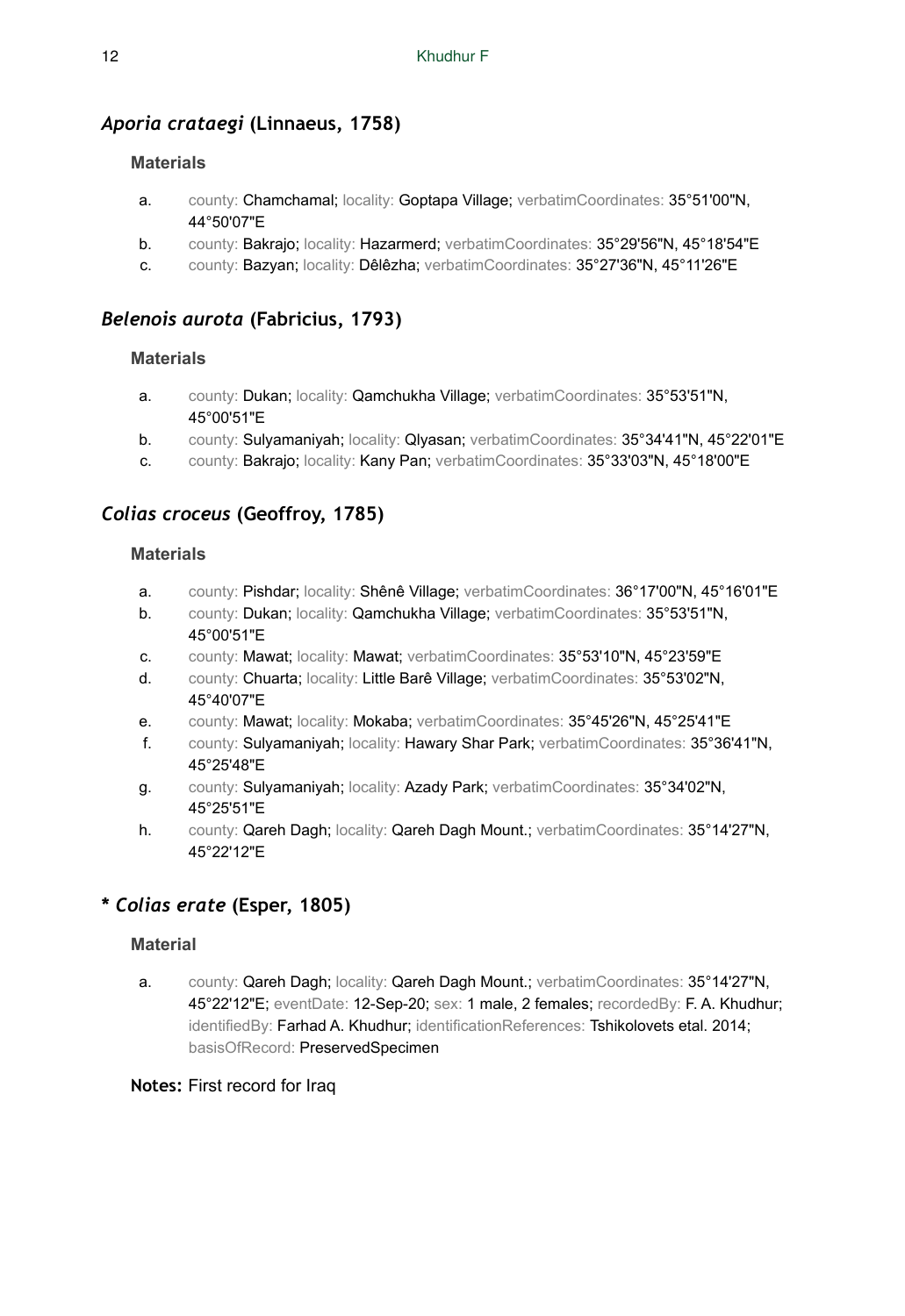### *Colias aurorina* **Herrich-Schäffer, 1850**

#### **Materials**

- a. county: Mawat; locality: Galala Village; verbatimCoordinates: 35°53'58"N, 45°19'51"E
- b. county: Sulyamaniyah; locality: Hawary Shar Park; verbatimCoordinates: 35°36'41"N, 45°25'48"E

### *Colotis fausta* **(Olivier, [1804])**

### **Materials**

- a. county: Dukan; locality: Qamchukha Village; verbatimCoordinates: 35°53'51"N, 45°00'51"E
- b. county: Sulyamaniyah; locality: Qlyasan; verbatimCoordinates: 35°34'41"N, 45°22'01"E
- c. county: Bakrajo; locality: Kany Pan; verbatimCoordinates: 35°33'03"N, 45°18'00"E
- d. county: Darbandikhan; locality: Sartak; verbatimCoordinates: 34°56'45"N, 45°46'32"E
- e. county: Kalar; locality: Awa Khwery; verbatimCoordinates: 34°53'30"N, 45°33'29"E

### *Euchloe belemia* **(Esper, 1800)**

#### **Material**

a. county: Penjwen; locality: Penjwen; verbatimCoordinates: 35°36'09"N, 45°57'48"E

### **\*** *Gonepteryx rhamni* **(Linnaeus, 1758)**

#### **Material**

a. county: Dukan; locality: Zêwê (Piramagroon Mount.); verbatimCoordinates: 35°45'41"N, 45°14'17"E; eventDate: 4-May-21; sex: 2 males; recordedBy: F. A. Khudhur; identifiedBy: Farhad A. Khudhur; identificationReferences: Tshikolovets etal. 2014; basisOfRecord: PreservedSpecimen

#### **Notes:** First record for Iraq

### *Gonepteryx farinosa* **(Zeller, 1847)**

#### **Materials**

- a. county: Chuarta; locality: Upper Dêrê Village; verbatimCoordinates: 35°56'08"N, 44°57'38"E
- b. county: Mawat; locality: Galala Village; verbatimCoordinates: 35°53'58"N, 45°19'51"E
- c. county: Qareh Dagh; locality: Qareh Dagh Mount.; verbatimCoordinates: 35°14'27"N, 45°22'12"E

### *Pieris ergane* **(Geyer, [1828])**

#### **Material**

a. county: Halabja; locality: Sargat Village; verbatimCoordinates: 35°17'34"N, 46°06'18"E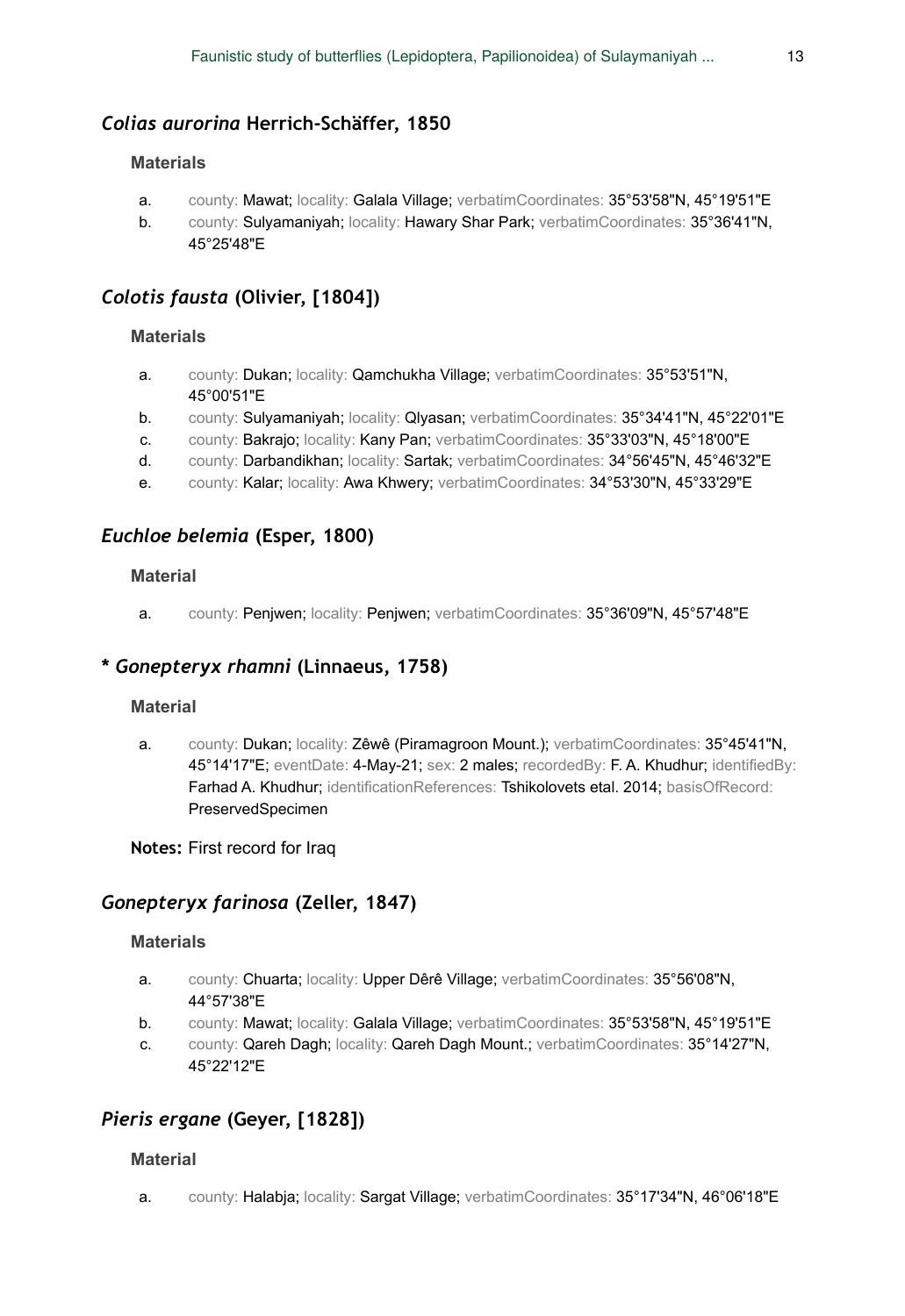### **\*** *Pieris krueperi* **Staudinger, 1860**

### **Material**

a. county: Said Sadiq; locality: Nawê Village; verbatimCoordinates: 35°24'42"N, 45°57'59"E; eventDate: 27-Oct-17; sex: 1 male; recordedBy: F.A. Khudhur; identifiedBy: Farhad A. Khudhur; identificationReferences: Tshikolovets etal. 2014; basisOfRecord: PreservedSpecimen

**Notes:** First record for Iraq

### *Pieris napi* **(Linnaeus, 1758)**

### **Materials**

- a. county: Sulyamaniyah; locality: Qlyasan; verbatimCoordinates: 35°34'41"N, 45°22'01"E
- b. county: Halabja; locality: Byara; verbatimCoordinates: 35°13'47"N, 46°07'13"E

### *Pieris rapae* **(Linnaeus, 1758)**

### **Materials**

- a. county: Ranya; locality: Sarkapkan; verbatimCoordinates: 36°21'04"N, 44°46'24"E
- b. county: Pishdar; locality: Shênê Village; verbatimCoordinates: 36°17'00"N, 45°16'01"E
- c. county: Dukan; locality: Upper Dukan; verbatimCoordinates: 35°56'59"N, 44°57'38"E
- d. county: Mawat; locality: Mawat; verbatimCoordinates: 35°53'10"N, 45°23'59"E
- e. county: Chamchamal; locality: Goptapa Village; verbatimCoordinates: 35°51'00"N, 44°50'07"E
- f. county: Dukan; locality: Chami Razan Valley; verbatimCoordinates: 35°48'03"N, 44°58'38"E
- g. county: Mawat; locality: Mokaba; verbatimCoordinates: 35°45'26"N, 45°25'41"E
- h. county: Mawat; locality: Qaiwan Village; verbatimCoordinates: 35°42'01"N, 45°25'03"E
- i. county: Penjwen; locality: Penjwen; verbatimCoordinates: 35°36'09"N, 45°57'48"E
- j. county: Sulyamaniyah; locality: Qlyasan; verbatimCoordinates: 35°34'41"N, 45°22'01"E
- k. county: Bakrajo; locality: Kany Pan; verbatimCoordinates: 35°33'03"N, 45°18'00"E
- l. county: Bazyan; locality: Dêlêzha; verbatimCoordinates: 35°27'36"N, 45°11'26"E
- m. county: Halabja; locality: Byara; verbatimCoordinates: 35°13'47"N, 46°07'13"E

### *Pontia chloridice* **(Hübner, [1808-1813])**

### **Material**

a. county: Barzinja; locality: Basak Village; verbatimCoordinates: 35°33'30"N, 45°42'57"E

### *Pontia glauconome* **Klug, 1829**

- a. county: Dukan; locality: Sargalw (Bargalw); verbatimCoordinates: 35°52'44"N, 45°09'49"E
- b. county: Bakrajo; locality: Hazarmerd; verbatimCoordinates: 35°29'56"N, 45°18'54"E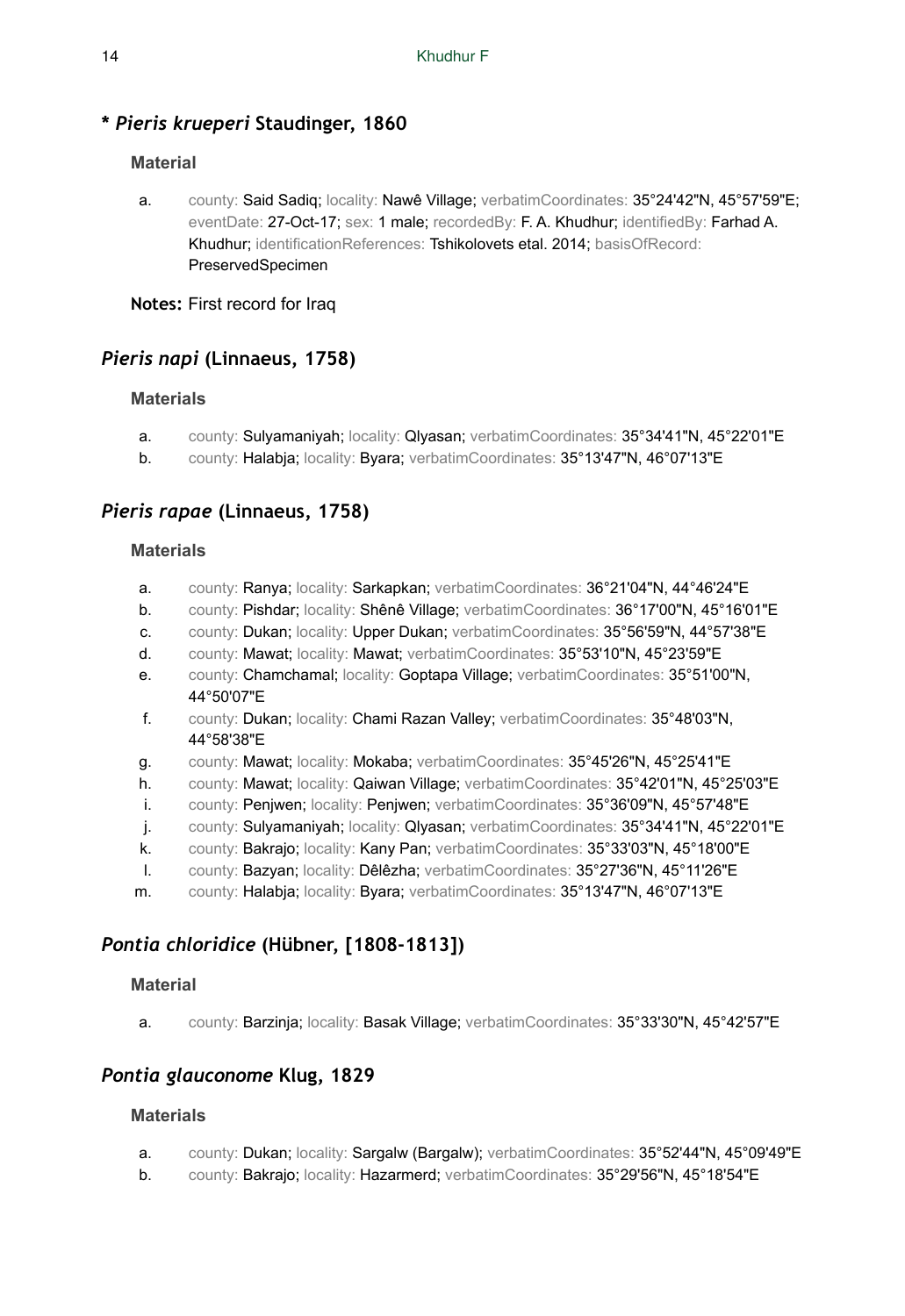### *Pontia daplidice* **(Linnaeus, 1758)**

#### **Materials**

- a. county: Ranya; locality: Sarkapkan; verbatimCoordinates: 36°21'04"N, 44°46'24"E
- b. county: Pishdar; locality: Shênê Village; verbatimCoordinates: 36°17'00"N, 45°16'01"E
- c. county: Mawat; locality: Galala Village; verbatimCoordinates: 35°53'58"N, 45°19'51"E
- d. county: Mawat; locality: Mokaba; verbatimCoordinates: 35°45'26"N, 45°25'41"E
- e. county: Bakrajo; locality: Kany Pan; verbatimCoordinates: 35°33'03"N, 45°18'00"E
- f. county: Bakrajo; locality: Hazarmerd; verbatimCoordinates: 35°29'56"N, 45°18'54"E
- g. county: Qareh Dagh; locality: Qareh Dagh Mount.; verbatimCoordinates: 35°14'27"N, 45°22'12"E

### *Aricia agestis* **(Denis & Schiffermüller, 1775)**

#### **Materials**

- a. county: Mawat; locality: Mawat; verbatimCoordinates: 35°53'10"N, 45°23'59"E
- b. county: Sulyamaniyah; locality: Qlyasan; verbatimCoordinates: 35°34'41"N, 45°22'01"E
- c. county: Barzinja; locality: Basak Village; verbatimCoordinates: 35°33'30"N, 45°42'57"E
- d. county: Bakrajo; locality: Kany Pan; verbatimCoordinates: 35°33'03"N, 45°18'00"E
- e. county: Bakrajo; locality: Hazarmerd; verbatimCoordinates: 35°29'56"N, 45°18'54"E
- f. county: Bazyan; locality: Dêlêzha; verbatimCoordinates: 35°27'36"N, 45°11'26"E
- g. county: Said Sadiq; locality: Nawê Village; verbatimCoordinates: 35°24'42"N, 45°57'59"E
- h. county: Halabja; locality: Zalm Village; verbatimCoordinates: 35°18'53"N, 46°05'07"E
- i. county: Halabja; locality: Byara; verbatimCoordinates: 35°13'47"N, 46°07'13"E

### *Celastrina* **(***44***)** *argiolus* **(Linnaeus, 1758)**

#### **Material**

a. county: Dukan; locality: Zêwê (Piramagroon Mount.); verbatimCoordinates: 35°45'41"N, 45°14'17"E

### *Cigaritis maxima* **Staudinger, 1901**

#### **Material**

a. county: Mawat; locality: Mawat; verbatimCoordinates: 35°53'10"N, 45°23'59"E

### *Cigaritis epargyros* **(Eversmann, 1854)**

- a. county: Mawat; locality: Mawat; verbatimCoordinates: 35°53'10"N, 45°23'59"E
- b. county: Mawat; locality: Balkha Village; verbatimCoordinates: 35°47'09"N, 45°22'47"E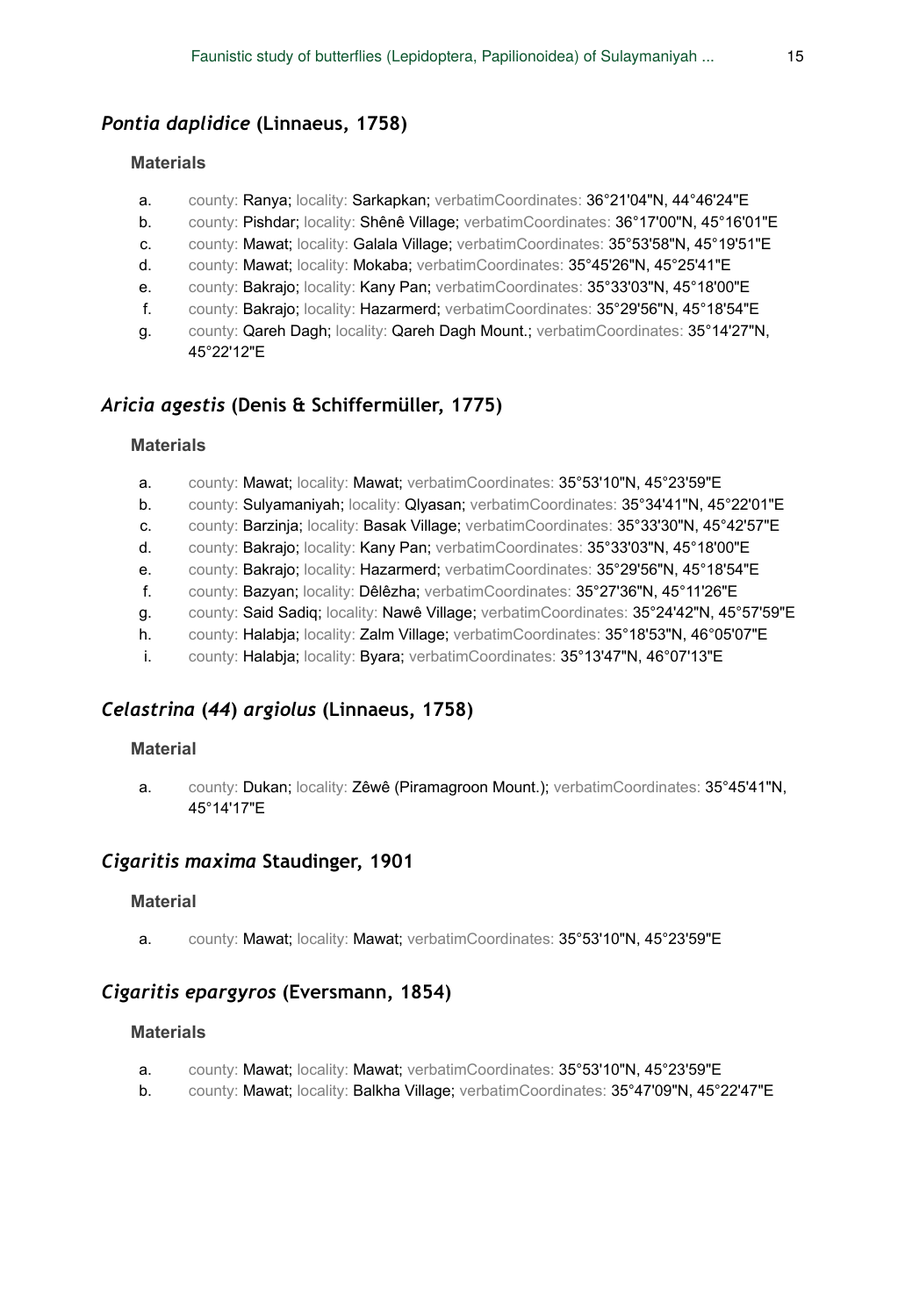### *Favonius quercus* **(Linnaeus, 1758)**

### **Material**

a. county: Dukan; locality: Zêwê (Piramagroon Mount.); verbatimCoordinates: 35°45'41"N, 45°14'17"E

### *Glaucopsyche laetifica* **subsp.** *safidensis* **(Blom, 1979)**

### **Materials**

- a. county: Mawat; locality: Mokaba; verbatimCoordinates: 35°45'26"N, 45°25'41"E
- b. county: Bakrajo; locality: Hazarmerd; verbatimCoordinates: 35°29'56"N, 45°18'54"E

### *Lampides boeticus* **(Linnaeus, 1767)**

### **Materials**

- a. county: Mawat; locality: Mawat; verbatimCoordinates: 35°53'10"N, 45°23'59"E
- b. county: Penjwen; locality: Gollê Resort; verbatimCoordinates: 35°46'31"N, 45°49'54"E
- c. county: Sulyamaniyah; locality: Goyzha; verbatimCoordinates: 35°34'57"N, 45°28'09"E
- d. county: Bakrajo; locality: Kany Pan; verbatimCoordinates: 35°33'03"N, 45°18'00"E
- e. county: Bazyan; locality: Dêlêzha; verbatimCoordinates: 35°27'36"N, 45°11'26"E
- f. county: Kalar; locality: Awa Khwery; verbatimCoordinates: 34°53'30"N, 45°33'29"E

### *Chilades trochylus* **(Freyer, 1845)**

### **Materials**

- a. county: Sulyamaniyah; locality: Hawary Shar Park; verbatimCoordinates: 35°36'41"N, 45°25'48"E
- b. county: Sulyamaniyah; locality: Azady Park; verbatimCoordinates: 35°34'02"N, 45°25'51"E
- c. county: Bakrajo; locality: Hazarmerd; verbatimCoordinates: 35°29'56"N, 45°18'54"E

### *Lachides galba* **(Lederer, 1855)**

### **Materials**

- a. county: Sulyamaniyah; locality: Hawary Shar Park; verbatimCoordinates: 35°36'41"N, 45°25'48"E
- b. county: Sulyamaniyah; locality: Qlyasan; verbatimCoordinates: 35°34'41"N, 45°22'01"E
- c. county: Sulyamaniyah; locality: Azady Park; verbatimCoordinates: 35°34'02"N, 45°25'51"E
- d. county: Bakrajo; locality: Kany Pan; verbatimCoordinates: 35°33'03"N, 45°18'00"E

# *Lycaena asabinus* **(Herrich-Schaffer, [1851])**

### **Materials**

a. county: Pishdar; locality: Shênê Village; verbatimCoordinates: 36°17'00"N, 45°16'01"E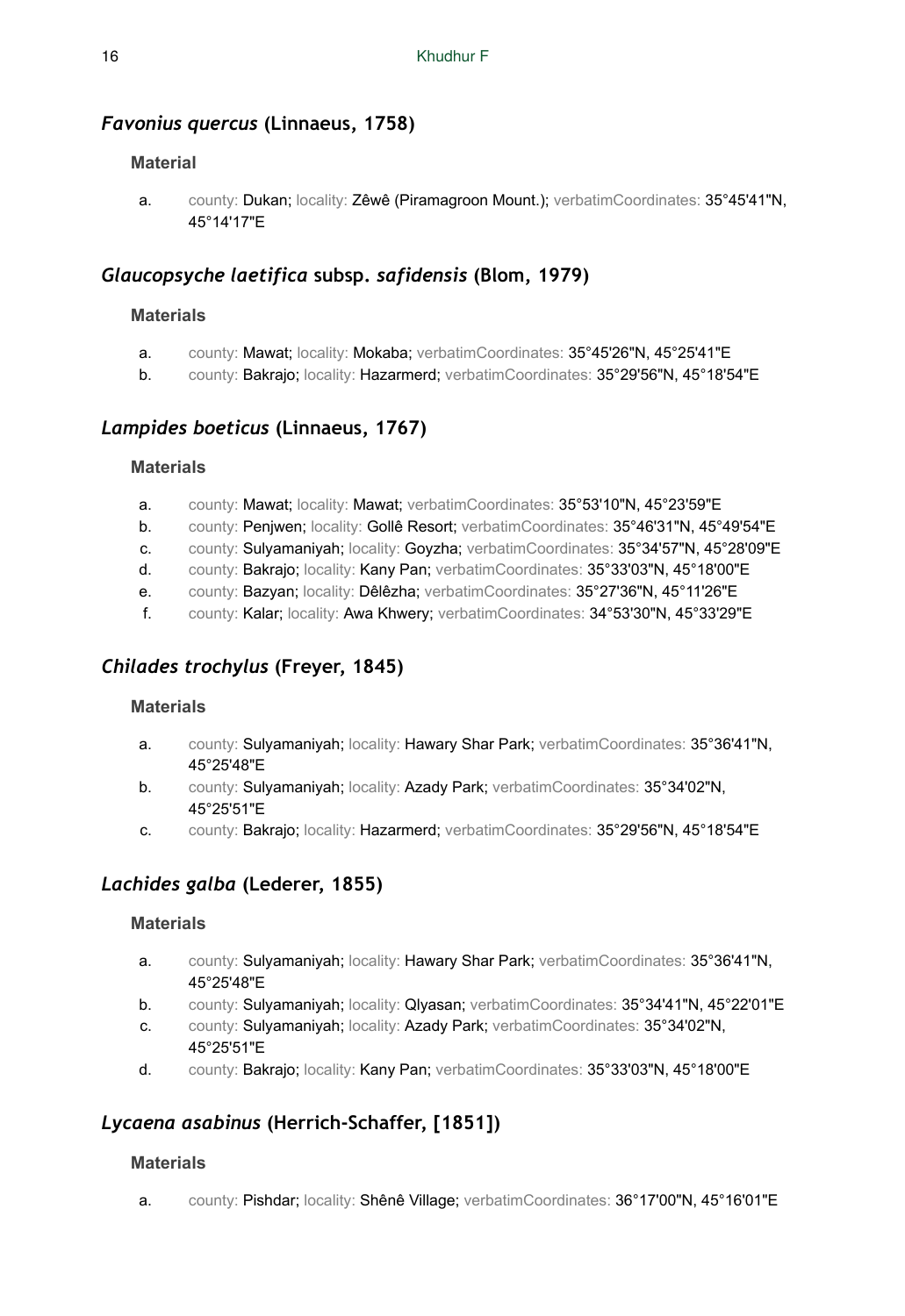b. county: Dukan; locality: Zêwê (Piramagroon Mount.); verbatimCoordinates: 35°45'41"N, 45°14'17"E

### *Lycaena phlaeas* **(Linnaeus, 1761)**

#### **Materials**

- a. county: Pishdar; locality: Shênê Village; verbatimCoordinates: 36°17'00"N, 45°16'01"E
- b. county: Mawat; locality: Mawat; verbatimCoordinates: 35°53'10"N, 45°23'59"E
- c. county: Dukan; locality: Zêwê (Piramagroon Mount.); verbatimCoordinates: 35°45'41"N, 45°14'17"E
- d. county: Sulyamaniyah; locality: Qlyasan; verbatimCoordinates: 35°34'41"N, 45°22'01"E

### *Lycaena thersamon* **(Esper, 1784)**

#### **Materials**

- a. county: Chuarta; locality: Upper Dêrê Village; verbatimCoordinates: 35°56'08"N, 44°57'38"E
- b. county: Sulyamaniyah; locality: Goyzha; verbatimCoordinates: 35°34'57"N, 45°28'09"E

### *Lycaena tityrus* **(Poda, 1761)**

#### **Materials**

- a. county: Chuarta; locality: Upper Dêrê Village; verbatimCoordinates: 35°56'08"N, 44°57'38"E
- b. county: Penjwen; locality: Gollê Resort; verbatimCoordinates: 35°46'31"N, 45°49'54"E

### *Lycaena thetis* **Klug, 1834**

#### **Material**

a. county: Mawat; locality: Mawat; verbatimCoordinates: 35°53'10"N, 45°23'59"E

### *Plebejus zephyrinus* **(Christoph, 1884)**

- a. county: Chuarta; locality: Upper Dêrê Village; verbatimCoordinates: 35°56'08"N, 44°57'38"E
- b. county: Sulyamaniyah; locality: Hawary Shar Park; verbatimCoordinates: 35°36'41"N, 45°25'48"E
- c. county: Sulyamaniyah; locality: Goyzha; verbatimCoordinates: 35°34'57"N, 45°28'09"E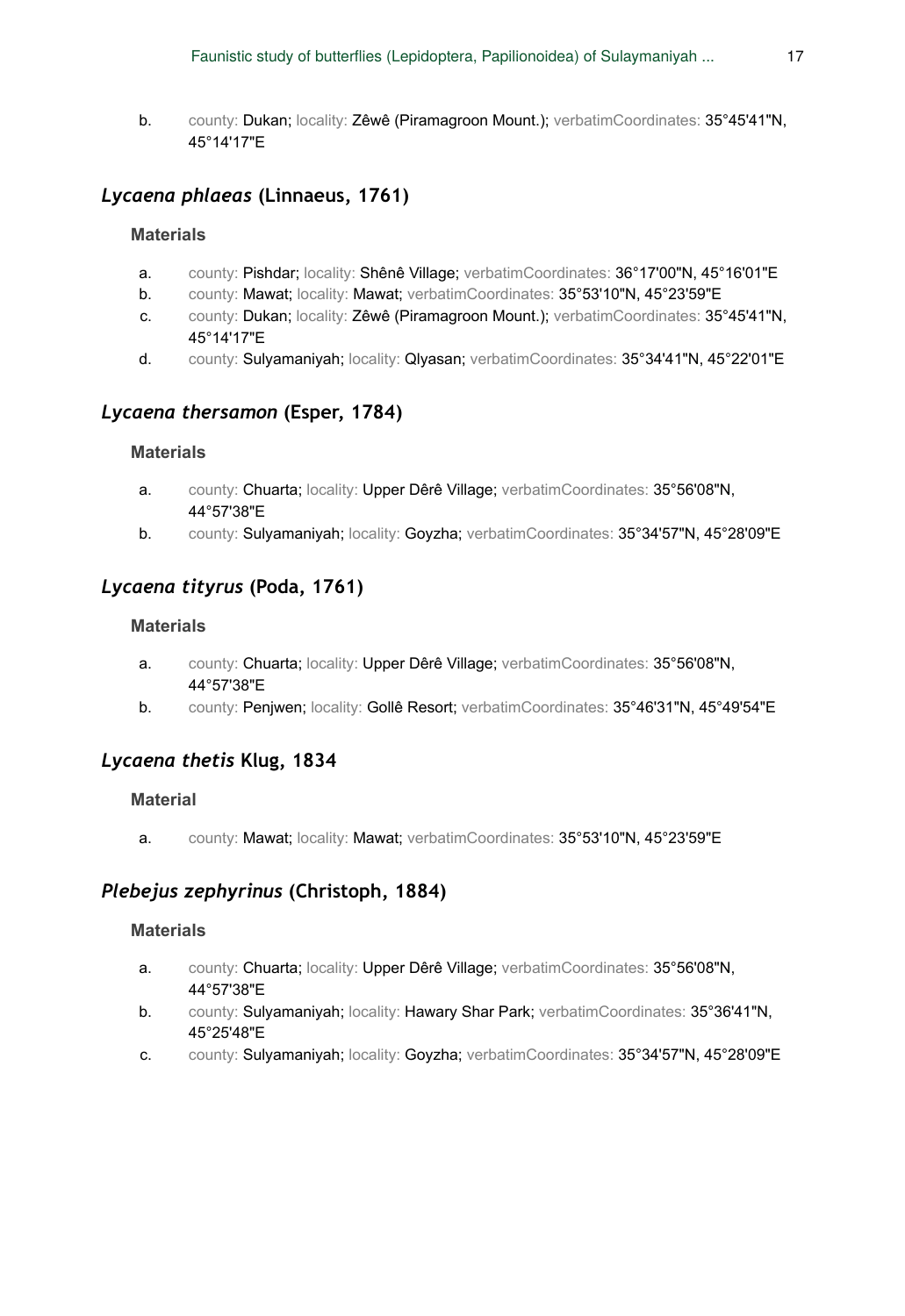### *Polyommatus (Lysandra) bellargus* **von Rottemburg, 1775**

### **Materials**

- a. county: Chuarta; locality: Shanakhsê Village; verbatimCoordinates: 35°58'37"N, 45°31'11"E
- b. county: Qareh Dagh; locality: Qareh Dagh Mount.; verbatimCoordinates: 35°14'27"N, 45°22'12"E

### *Polyommatus daphnis* **(Denis & Schiffermuller, 1775)**

### **Materials**

- a. county: Penjwen; locality: Sya Gwez Village; verbatimCoordinates: 35°48'37"N, 45°47'33"E
- b. county: Dukan; locality: Zêwê (Piramagroon Mount.); verbatimCoordinates: 35°45'41"N, 45°14'17"E

### *Polyommatus icarus* **(Rottemburg, 1775)**

### **Materials**

- a. county: Pishdar; locality: Shênê Village; verbatimCoordinates: 36°17'00"N, 45°16'01"E
- b. county: Chuarta; locality: Upper Dêrê Village; verbatimCoordinates: 35°56'08"N, 44°57'38"E

### **\*** *Polyommatus thersites* **(Cantener, 1835)**

### **Material**

a. county: Barzinja; locality: Basak Village; verbatimCoordinates: 35°33'30"N, 45°42'57"E; eventDate: 5-May-16; sex: 1 male; recordedBy: F. A. Khudhur; identifiedBy: Farhad A. Khudhur; identificationReferences: Tshikolovets etal. 2014; basisOfRecord: PreservedSpecimen

**Notes:** First record for Iraq

### *Pseudophilotes vicrama* **(Moore, 1865)**

### **Material**

a. county: Pishdar; locality: Shênê Village; verbatimCoordinates: 36°17'00"N, 45°16'01"E

### *Satyrium acaciae* **(Fabricius 1787).**

### **Material**

a. county: Dukan; locality: Zêwê (Piramagroon Mount.); verbatimCoordinates: 35°45'41"N, 45°14'17"E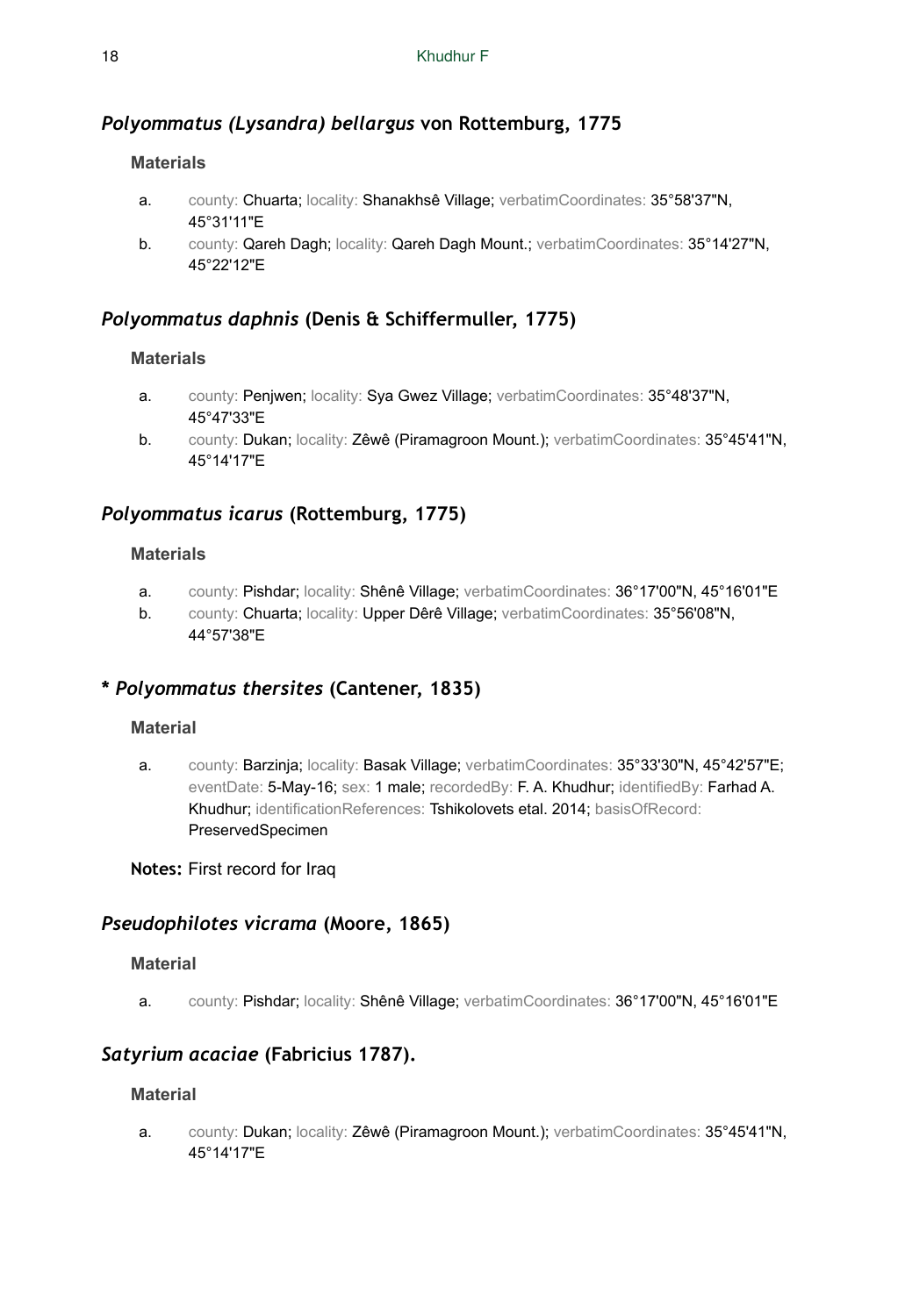### *Satyrium marcidus* **(Riley, 1921)**

#### **Materials**

- a. county: Mawat; locality: Galala Village; verbatimCoordinates: 35°53'58"N, 45°19'51"E
- b. county: Qareh Dagh; locality: Qareh Dagh Mount.; verbatimCoordinates: 35°14'27"N, 45°22'12"E

### *Satyrium abdominalis* **(Gerhard, 1850)**

### **Materials**

- a. county: Dukan; locality: Sargalw (Bargalw); verbatimCoordinates: 35°52'44"N, 45°09'49"E
- b. county: Dukan; locality: Zêwê (Piramagroon Mount.); verbatimCoordinates: 35°45'41"N, 45°14'17"E

### *Tarucus balkanicus* **(Freyer, [1844])**

#### **Materials**

- a. county: Pishdar; locality: Shênê Village; verbatimCoordinates: 36°17'00"N, 45°16'01"E
- b. county: Mawat; locality: Mawat; verbatimCoordinates: 35°53'10"N, 45°23'59"E
- c. county: Dukan; locality: Sargalw (Bargalw); verbatimCoordinates: 35°52'44"N, 45°09'49"E
- d. county: Bakrajo; locality: Hazarmerd; verbatimCoordinates: 35°29'56"N, 45°18'54"E
- e. county: Bazyan; locality: Dêlêzha; verbatimCoordinates: 35°27'36"N, 45°11'26"E
- f. county: Qareh Dagh; locality: Qareh Dagh Mount.; verbatimCoordinates: 35°14'27"N, 45°22'12"E

### *Zizeeria karsandra* **(Moore, 1865)**

#### **Materials**

- a. county: Dukan; locality: Qamchukha Village; verbatimCoordinates: 35°53'51"N, 45°00'51"E
- b. county: Sulyamaniyah; locality: Azady Park; verbatimCoordinates: 35°34'02"N, 45°25'51"E

### *Argynnis niobe* **von Rottemburg, 1775**

#### **Material**

a. county: Qareh Dagh; locality: Qareh Dagh Mount.; verbatimCoordinates: 35°14'27"N, 45°22'12"E

### *Argynnis pandora* **([Schiffermüller], 1775)**

- a. county: Ranya; locality: Sarkapkan; verbatimCoordinates: 36°21'04"N, 44°46'24"E
- b. county: Pishdar; locality: Shênê Village; verbatimCoordinates: 36°17'00"N, 45°16'01"E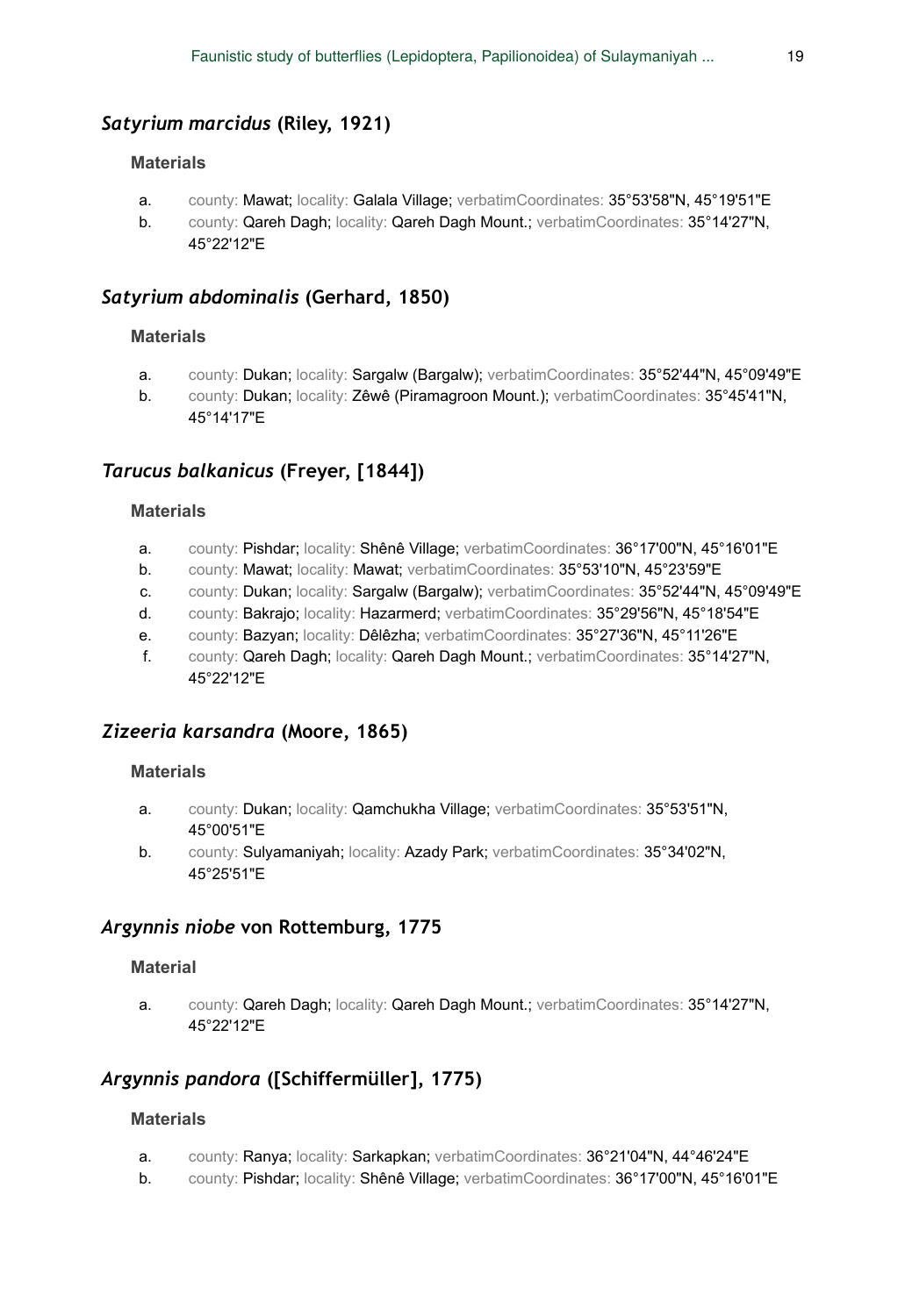- c. county: Chuarta; locality: Upper Dêrê Village; verbatimCoordinates: 35°56'08"N, 44°57'38"E
- d. county: Penjwen; locality: Sya Gwez Village; verbatimCoordinates: 35°48'37"N, 45°47'33"E
- e. county: Dukan; locality: Zêwê (Piramagroon Mount.); verbatimCoordinates: 35°45'41"N, 45°14'17"E
- f. county: Qareh Dagh; locality: Qareh Dagh Mount.; verbatimCoordinates: 35°14'27"N, 45°22'12"E
- g. county: Halabja; locality: Byara; verbatimCoordinates: 35°13'47"N, 46°07'13"E

### **\*** *Brenthis mofidii* **Wyatt, 1969**

### **Material**

a. county: Chuarta; locality: Upper Dêrê Village; verbatimCoordinates: 35°56'08"N, 45°57'38"E; eventDate: 21-Jun-20; sex: 1 male; recordedBy: F. A. Khudhur; identifiedBy: Farhad A. Khudhur; identificationReferences: Tshikolovets etal. 2014; basisOfRecord: PreservedSpecimen

**Notes:** First record for Iraq.

# *Brintesia circe* **(Fabricius, 1775)**

### **Materials**

- a. county: Chuarta; locality: Upper Dêrê Village; verbatimCoordinates: 35°56'08"N, 44°57'38"E
- b. county: Mawat; locality: Galala Village; verbatimCoordinates: 35°53'58"N, 45°19'51"E
- c. county: Sulyamaniyah; locality: Hawary Shar Park; verbatimCoordinates: 35°36'41"N, 45°25'48"E
- d. county: Qareh Dagh; locality: Qareh Dagh Mount.; verbatimCoordinates: 35°14'27"N, 45°22'12"E

### *Chazara briseis* **(Linnaeus, 1764)**

### **Materials**

- a. county: Chuarta; locality: Upper Dêrê Village; verbatimCoordinates: 35°56'08"N, 44°57'38"E
- b. county: Halabja; locality: Sargat Village; verbatimCoordinates: 35°17'34"N, 46°06'18"E

### *Coenonympha pamphilus* **(Linnaeus, 1758)**

- a. county: Chuarta; locality: Upper Dêrê Village; verbatimCoordinates: 35°56'08"N, 44°57'38"E
- b. county: Mawat; locality: Galala Village; verbatimCoordinates: 35°53'58"N, 45°19'51"E
- c. county: Mawat; locality: Mawat; verbatimCoordinates: 35°53'10"N, 45°23'59"E
- d. county: Dukan; locality: Sargalw (Bargalw); verbatimCoordinates: 35°52'44"N, 45°09'49"E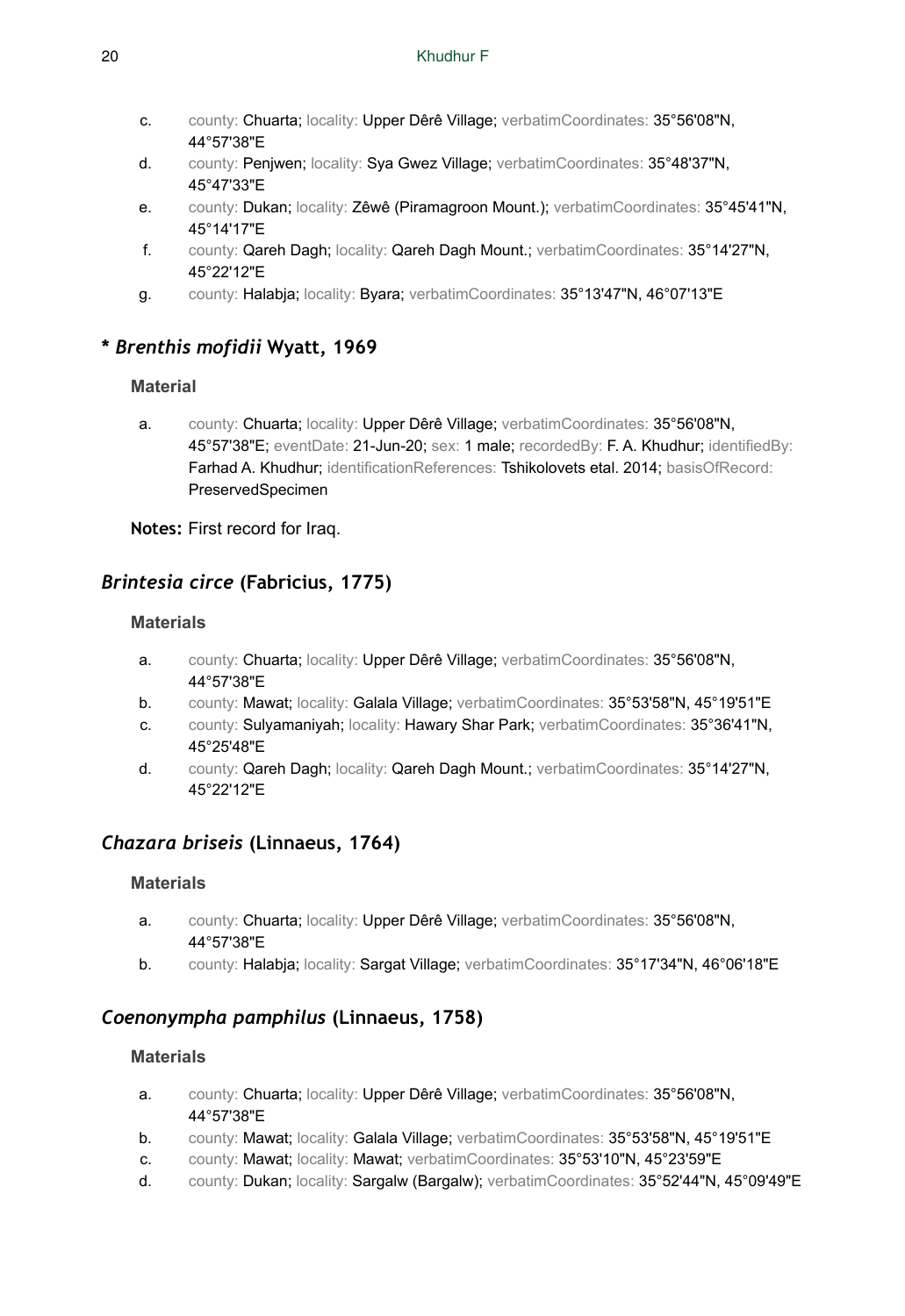### *Coenonympha saadi* **Kollar, [1849]**

#### **Materials**

- a. county: Chuarta; locality: Little Barê Village; verbatimCoordinates: 35°53'02"N, 45°40'07"E
- b. county: Dukan; locality: Sargalw (Bargalw); verbatimCoordinates: 35°52'44"N, 45°09'49"E
- c. county: Dukan; locality: Zêwê (Piramagroon Mount.); verbatimCoordinates: 35°45'41"N, 45°14'17"E
- d. county: Bakrajo; locality: Hazarmerd; verbatimCoordinates: 35°29'56"N, 45°18'54"E
- e. county: Qareh Dagh; locality: Qareh Dagh Mount.; verbatimCoordinates: 35°14'27"N, 45°22'12"E

### *Danaus chrysippus* **(Linnaeus, 1758)**

#### **Material**

a. county: Sulyamaniyah; locality: Qlyasan; verbatimCoordinates: 35°34'41"N, 45°22'01"E

### *Hipparchia fatua* **(Freyer, 1845)**

#### **Material**

a. county: Sulyamaniyah; locality: Hawary Shar Park; verbatimCoordinates: 35°36'41"N, 45°25'48"E

### *Hipparchia parisatis* **(Kollar, [1849])**

#### **Materials**

- a. county: Dukan; locality: Zêwê (Piramagroon Mount.); verbatimCoordinates: 35°45'41"N, 45°14'17"E
- b. county: Halabja; locality: Sargat Village; verbatimCoordinates: 35°17'34"N, 46°06'18"E
- c. county: Qareh Dagh; locality: Qareh Dagh Mount.; verbatimCoordinates: 35°14'27"N, 45°22'12"E

### *Hipparchia pellucida* **(Stauder, 1924)**

#### **Material**

a. county: Sulyamaniyah; locality: Hawary Shar Park; verbatimCoordinates: 35°36'41"N, 45°25'48"E

### *Hipparchia syriaca* **(Staudinger, 1871)**

- a. county: Chuarta; locality: Upper Dêrê Village; verbatimCoordinates: 35°56'08"N, 44°57'38"E
- b. county: Mawat; locality: Galala Village; verbatimCoordinates: 35°53'58"N, 45°19'51"E
- c. county: Mawat; locality: Mawat; verbatimCoordinates: 35°53'10"N, 45°23'59"E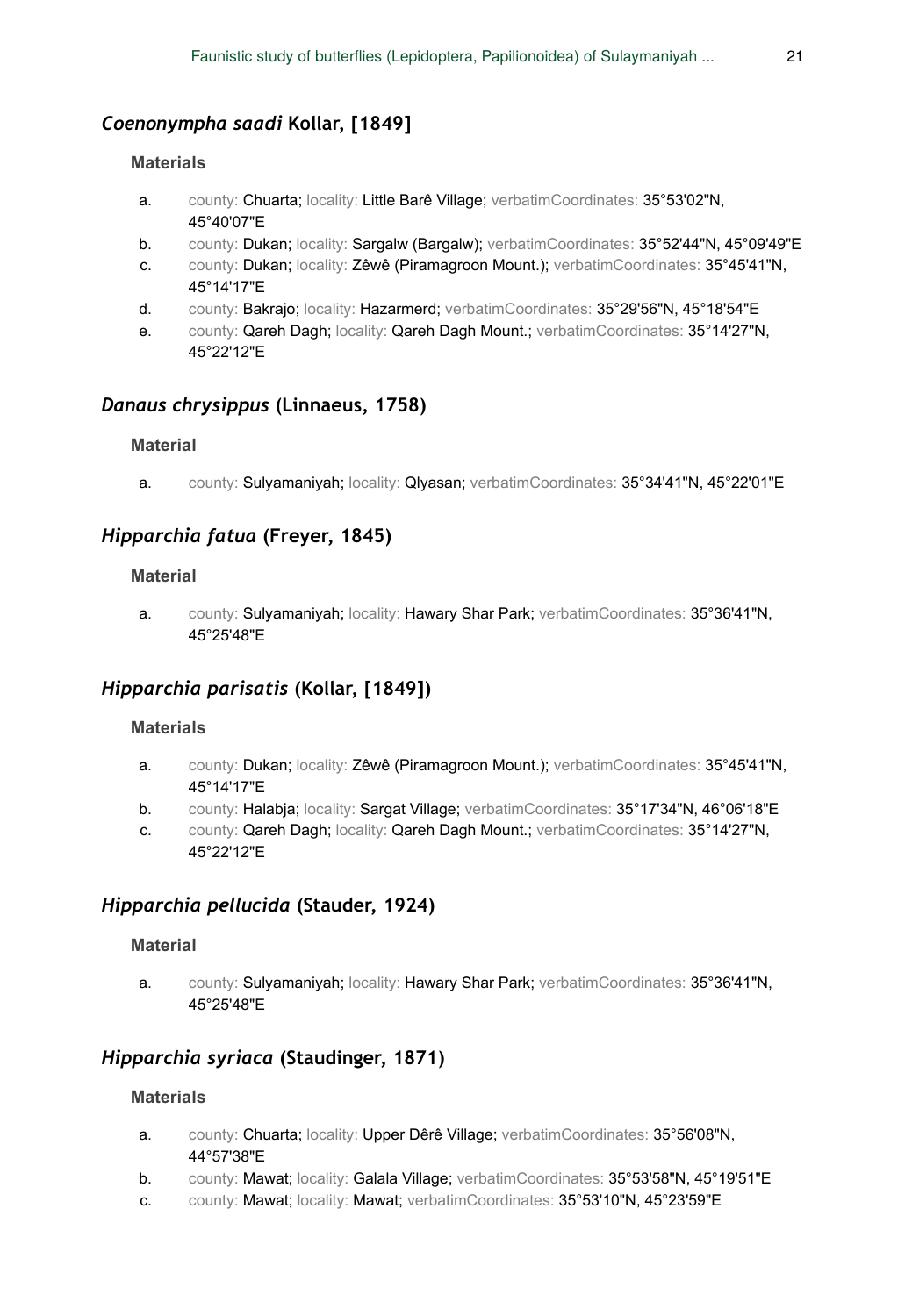- d. county: Chuarta; locality: Little Barê Village; verbatimCoordinates: 35°53'02"N, 45°40'07"E
- e. county: Dukan; locality: Zêwê (Piramagroon Mount.); verbatimCoordinates: 35°45'41"N, 45°14'17"E
- f. county: Penjwen; locality: Penjwen; verbatimCoordinates: 35°36'09"N, 45°57'48"E
- g. county: Halabja; locality: Sargat Village; verbatimCoordinates: 35°17'34"N, 46°06'18"E
- h. county: Qareh Dagh; locality: Qareh Dagh Mount.; verbatimCoordinates: 35°14'27"N, 45°22'12"E
- i. county: Halabja; locality: Byara; verbatimCoordinates: 35°13'47"N, 46°07'13"E

### *Hyponephele lupina* **(Costa, 1836)**

### **Material**

a. county: Dukan; locality: Zêwê (Piramagroon Mount.); verbatimCoordinates: 35°45'41"N, 45°14'17"E

### *Hyponephele lycaon* **(Rottemburg, 1775)**

### **Material**

a. county: Chuarta; locality: Upper Dêrê Village; verbatimCoordinates: 35°56'08"N, 44°57'38"E

### *Hyponephele wagneri* **(Herrich-Schäffer, [1846])**

### **Material**

a. county: Dukan; locality: Zêwê (Piramagroon Mount.); verbatimCoordinates: 35°45'41"N, 45°14'17"E

### *Junonia orithya* **(Linnaeus, 1758)**

### **Materials**

- a. county: Sulyamaniyah; locality: Hawary Shar Park; verbatimCoordinates: 35°36'41"N, 45°25'48"E
- b. county: Sulyamaniyah; locality: Azady Park; verbatimCoordinates: 35°34'02"N, 45°25'51"E

### *Lasiommata megera* **(Linnaeus, 1767)**

- a. county: Mawat; locality: Galala Village; verbatimCoordinates: 35°53'58"N, 45°19'51"E
- b. county: Sulyamaniyah; locality: Qlyasan; verbatimCoordinates: 35°34'41"N, 45°22'01"E
- c. county: Bakrajo; locality: Hazarmerd; verbatimCoordinates: 35°29'56"N, 45°18'54"E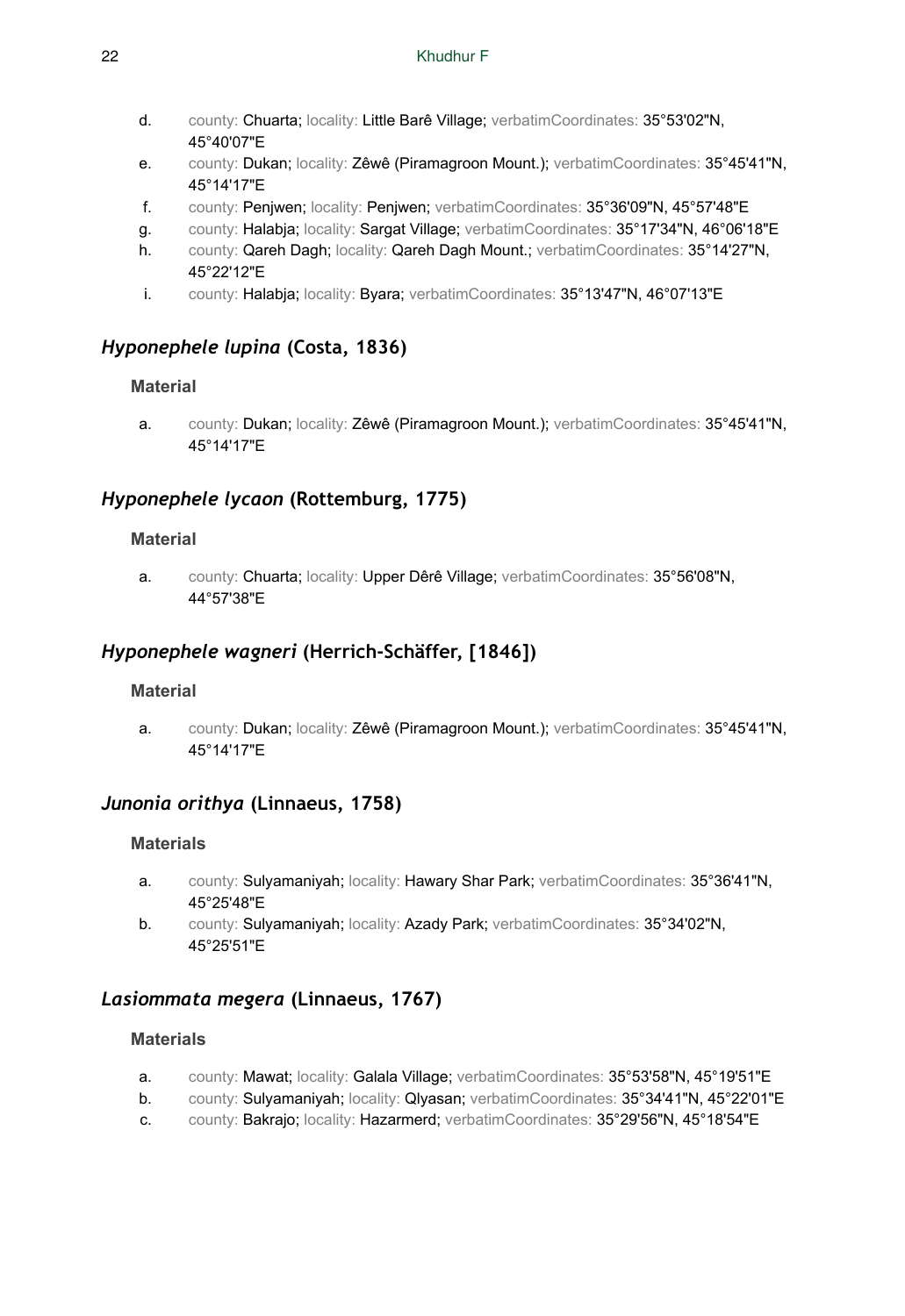### *Limenitis reducta* **Staudinger, 1901**

#### **Materials**

- a. county: Chuarta; locality: Upper Dêrê Village; verbatimCoordinates: 35°56'08"N, 44°57'38"E
- b. county: Mawat; locality: Galala Village; verbatimCoordinates: 35°53'58"N, 45°19'51"E
- c. county: Mawat; locality: Mawat; verbatimCoordinates: 35°53'10"N, 45°23'59"E
- d. county: Chuarta; locality: Little Barê Village; verbatimCoordinates: 35°53'02"N, 45°40'07"E
- e. county: Penjwen; locality: Sya Gwez Village; verbatimCoordinates: 35°48'37"N, 45°47'33"E
- f. county: Dukan; locality: Zêwê (Piramagroon Mount.); verbatimCoordinates: 35°45'41"N, 45°14'17"E
- g. county: Halabja; locality: Sargat Village; verbatimCoordinates: 35°17'34"N, 46°06'18"E

### *Maniola jurtina* **(Linnaeus, 1758)**

### **Materials**

- a. county: Chuarta; locality: Upper Dêrê Village; verbatimCoordinates: 35°56'08"N, 44°57'38"E
- b. county: Dukan; locality: Sargalw (Bargalw); verbatimCoordinates: 35°52'44"N, 45°09'49"E
- c. county: Bakrajo; locality: Kany Pan; verbatimCoordinates: 35°33'03"N, 45°18'00"E

### *Maniola telmessia* **(Zeller, 1847)**

### **Materials**

- a. county: Pishdar; locality: Shênê Village; verbatimCoordinates: 36°17'00"N, 45°16'01"E
- b. county: Chuarta; locality: Upper Dêrê Village; verbatimCoordinates: 35°56'08"N, 44°57'38"E
- c. county: Mawat; locality: Galala Village; verbatimCoordinates: 35°53'58"N, 45°19'51"E
- d. county: Mawat; locality: Mawat; verbatimCoordinates: 35°53'10"N, 45°23'59"E
- e. county: Penjwen; locality: Sya Gwez Village; verbatimCoordinates: 35°48'37"N, 45°47'33"E

### *Melanargia hylata* **(Ménétriés, 1832)**

- a. county: Mawat; locality: Galala Village; verbatimCoordinates: 35°53'58"N, 45°19'51"E
- b. county: Mawat; locality: Mawat; verbatimCoordinates: 35°53'10"N, 45°23'59"E
- c. county: Dukan; locality: Zêwê (Piramagroon Mount.); verbatimCoordinates: 35°45'41"N, 45°14'17"E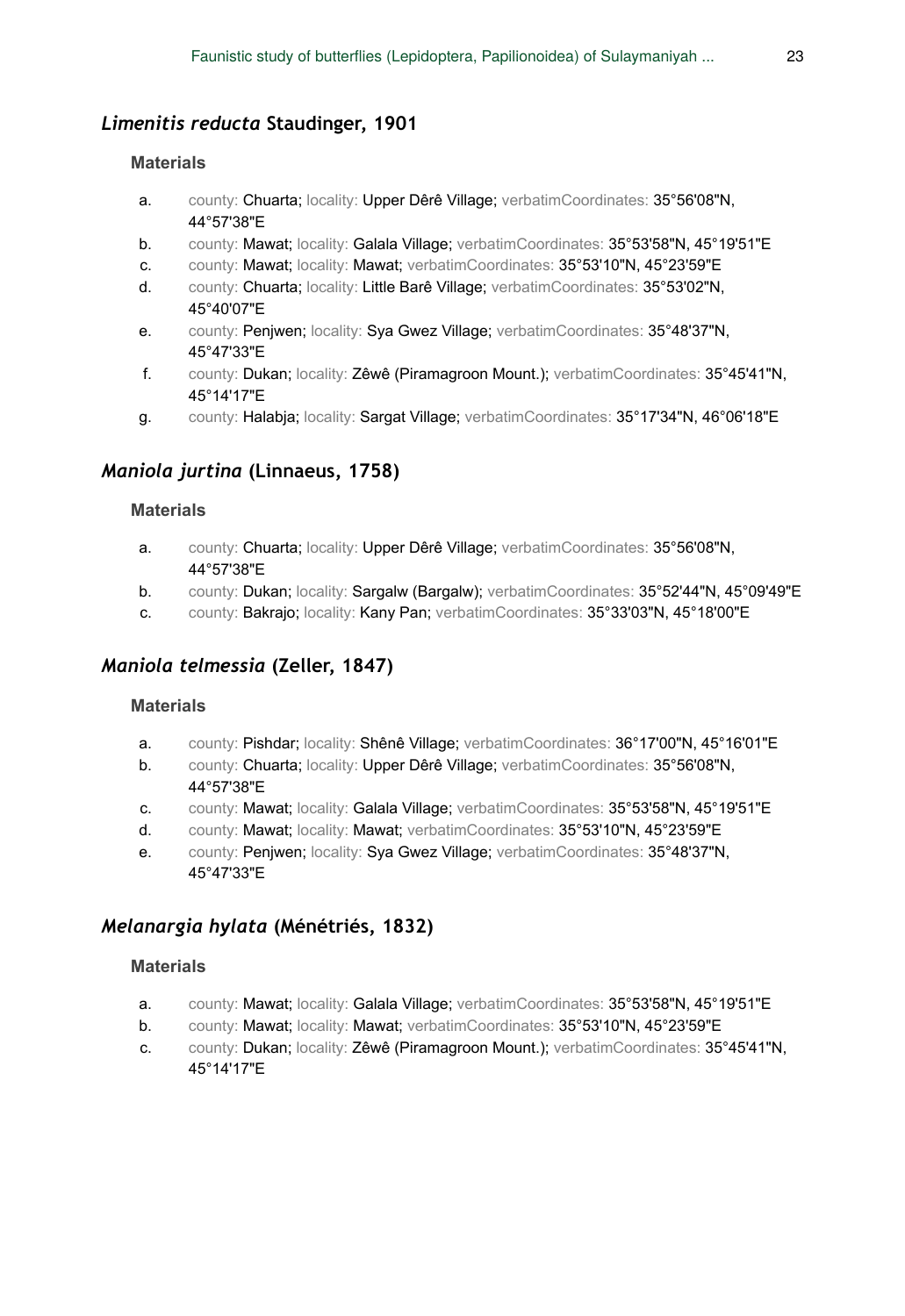# *Melanargia larissa* **(Geyer, [1828])**

### **Materials**

- a. county: Sulyamaniyah; locality: Hawary Shar Park; verbatimCoordinates: 35°36'41"N, 45°25'48"E
- b. county: Bakrajo; locality: Hazarmerd; verbatimCoordinates: 35°29'56"N, 45°18'54"E
- c. county: Halabja; locality: Sargat Village; verbatimCoordinates: 35°17'34"N, 46°06'18"E

### *Melitaea arduinna* **(Esper, 1783)**

### **Material**

a. county: Bakrajo; locality: Hazarmerd; verbatimCoordinates: 35°29'56"N, 45°18'54"E

### *Melitaea cinxia* **(Linnaeus, 1758)**

### **Material**

a. county: Qareh Dagh; locality: Qareh Dagh Mount.; verbatimCoordinates: 35°14'27"N, 45°22'12"E

### *Melitaea didyma* **(Esper, 1778)**

### **Material**

a. county: Chuarta; locality: Upper Dêrê Village; verbatimCoordinates: 35°56'08"N, 44°57'38"E

### *Melitaea gina* **Higgins, 1941**

### **Material**

a. county: Pishdar; locality: Shênê Village; verbatimCoordinates: 36°17'00"N, 45°16'01"E

### *Nymphalis polychloros* **(Linnaeus, 1758)**

### **Material**

a. county: Mawat; locality: Mokaba; verbatimCoordinates: 35°45'26"N, 45°25'41"E

### *Pararge aegeria* **(Linnaeus, 1758)**

- a. county: Ranya; locality: Sarkapkan; verbatimCoordinates: 36°21'04"N, 44°46'24"E
- b. county: Pishdar; locality: Shênê Village; verbatimCoordinates: 36°17'00"N, 45°16'01"E
- c. county: Mawat; locality: Mawat; verbatimCoordinates: 35°53'10"N, 45°23'59"E
- d. county: Dukan; locality: Sargalw (Bargalw); verbatimCoordinates: 35°52'44"N, 45°09'49"E
- e. county: Penjwen; locality: Sya Gwez Village; verbatimCoordinates: 35°48'37"N, 45°47'33"E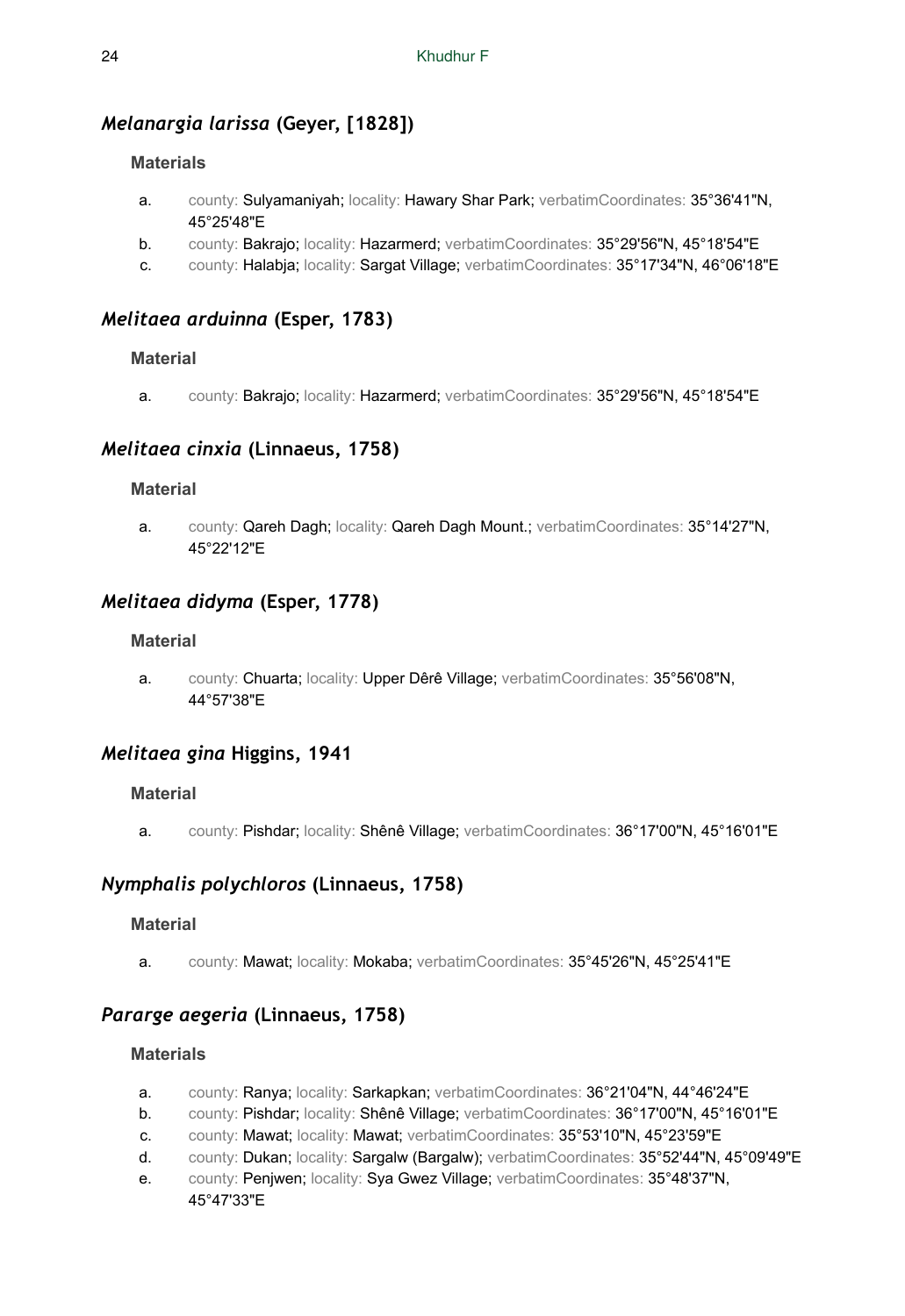- f. county: Penjwen; locality: Penjwen; verbatimCoordinates: 35°36'09"N, 45°57'48"E
- g. county: Halabja; locality: Sargat Village; verbatimCoordinates: 35°17'34"N, 46°06'18"E
- h. county: Halabja; locality: Byara; verbatimCoordinates: 35°13'47"N, 46°07'13"E

### *Pararge climene* **(Esper, 1783)**

### **Material**

a. county: Dukan; locality: Zêwê (Piramagroon Mount.); verbatimCoordinates: 35°45'41"N, 45°14'17"E

### *Pararge roxelana* **(Cramer, [1777])**

#### **Materials**

- a. county: Dukan; locality: Sargalw (Bargalw); verbatimCoordinates: 35°52'44"N, 45°09'49"E
- b. county: Qareh Dagh; locality: Qareh Dagh Mount.; verbatimCoordinates: 35°14'27"N, 45°22'12"E

### *Polygonia c-album* **(Linnaeus, 1758)**

#### **Material**

a. county: Mawat; locality: Mawat; verbatimCoordinates: 35°53'10"N, 45°23'59"E

### **\*** *Pseudochazara mamurra* **(Herrich-Schäffer, [1846])**

#### **Materials**

- a. county: Mawat; locality: Galala Village; verbatimCoordinates: 35°53'58"N, 45°19'51"E; eventDate: 11-Jun-20; sex: 1 female; recordedBy: F. A. Khudhur; identifiedBy: Farhad A. Khudhur; identificationReferences: Eckweiler 2012, Tshikolovets et al. 2014 & Tikhonov et al. 2020; basisOfRecord: PreservedSpecimen
- b. county: Dukan; locality: Zêwê (Piramagroon Mount.); verbatimCoordinates: 35°45'41"N, 45°14'17"E; eventDate: 6-Jun-20; sex: 1 male; recordedBy: F. A. Khudhur; identifiedBy: Farhad A. Khudhur; identificationReferences: Eckweiler 2012, Tshikolovets et al. 2014 & Tikhonov et al. 2020; basisOfRecord: PreservedSpecimen

**Notes:** First record for Iraq.

### *Pseudochazara pelopea* **(Klug, 1832)**

- a. county: Chuarta; locality: Upper Dêrê Village; verbatimCoordinates: 35°56'08"N, 44°57'38"E
- b. county: Dukan; locality: Zêwê (Piramagroon Mount.); verbatimCoordinates: 35°45'41"N, 45°14'17"E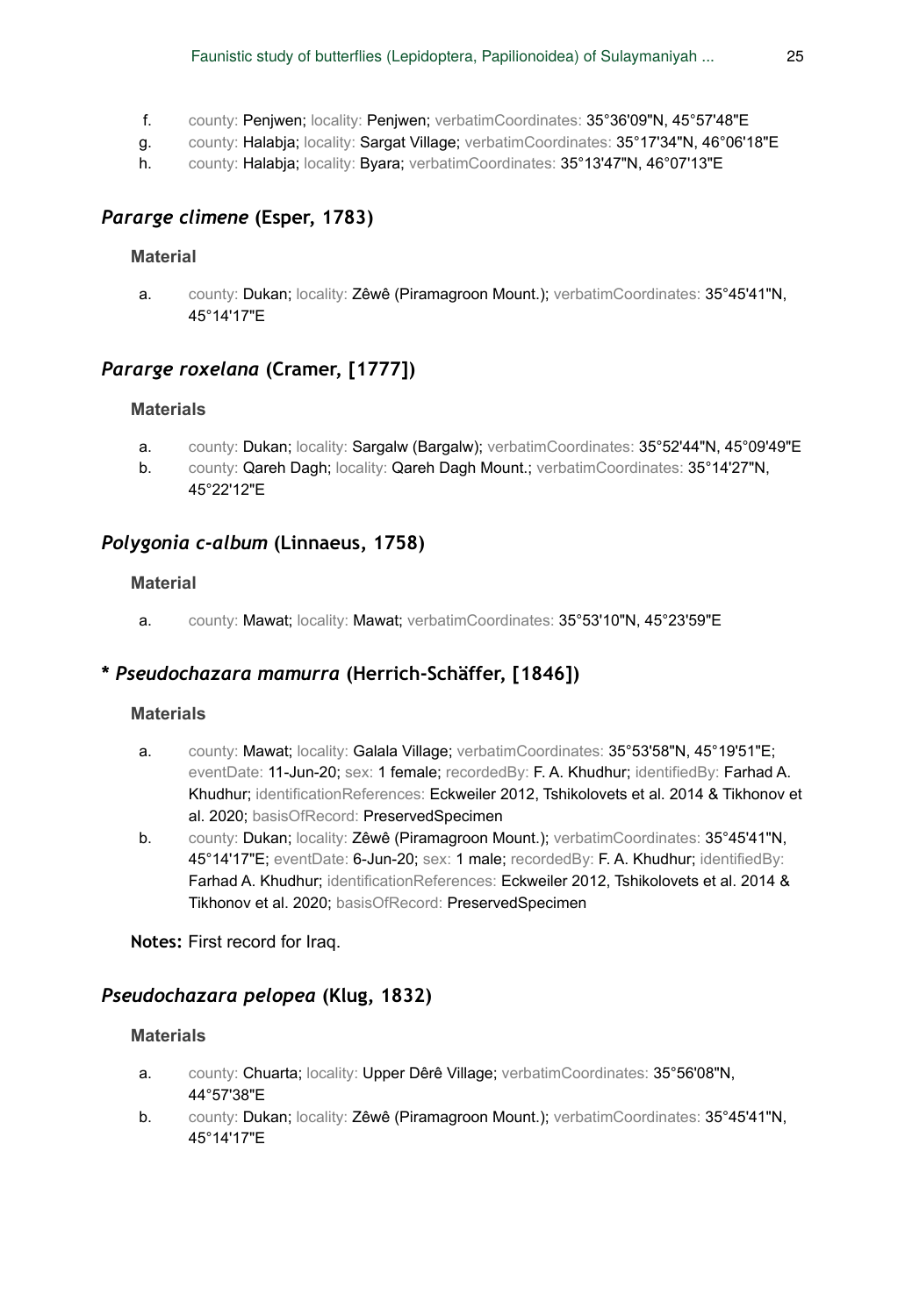# *Pseudochazara thelephassa* **(Geyer, [1827])**

### **Materials**

- a. county: Dukan; locality: Zêwê (Piramagroon Mount.); verbatimCoordinates: 35°45'41"N, 45°14'17"E
- b. county: Qareh Dagh; locality: Qareh Dagh Mount.; verbatimCoordinates: 35°14'27"N, 45°22'12"E

### *Vanessa atalanta* **(Linnaeus, 1758)**

### **Materials**

- a. county: Dukan; locality: Upper Dukan; verbatimCoordinates: 35°56'59"N, 44°57'38"E
- b. county: Sulyamaniyah; locality: Hawary Shar Park; verbatimCoordinates: 35°36'41"N, 45°25'48"E
- c. county: Sulyamaniyah; locality: Azady Park; verbatimCoordinates: 35°34'02"N, 45°25'51"E
- d. county: Bakrajo; locality: Hazarmerd; verbatimCoordinates: 35°29'56"N, 45°18'54"E

### *Vanessa cardui* **(Linnaeus, 1758)**

### **Materials**

- a. county: Ranya; locality: Sarkapkan; verbatimCoordinates: 36°21'04"N, 44°46'24"E
- b. county: Pishdar; locality: Shênê Village; verbatimCoordinates: 36°17'00"N, 45°16'01"E
- c. county: Dukan; locality: Qamchukha Village; verbatimCoordinates: 35°53'51"N, 45°00'51"E
- d. county: Chamchamal; locality: Goptapa Village; verbatimCoordinates: 35°51'00"N, 44°50'07"E
- e. county: Dukan; locality: Chami Razan Valley; verbatimCoordinates: 35°48'03"N, 44°58'38"E
- f. county: Dukan; locality: Zêwê (Piramagroon Mount.); verbatimCoordinates: 35°45'41"N, 45°14'17"E
- g. county: Mawat; locality: Mokaba; verbatimCoordinates: 35°45'26"N, 45°25'41"E
- h. county: Sulyamaniyah; locality: Hawary Shar Park; verbatimCoordinates: 35°36'41"N, 45°25'48"E
- i. county: Sulyamaniyah; locality: Azady Park; verbatimCoordinates: 35°34'02"N, 45°25'51"E
- j. county: Barzinja; locality: Basak Village; verbatimCoordinates: 35°33'30"N, 45°42'57"E
- k. county: Bakrajo; locality: Kany Pan; verbatimCoordinates: 35°33'03"N, 45°18'00"E
- l. county: Bazyan; locality: Dêlêzha; verbatimCoordinates: 35°27'36"N, 45°11'26"E
- m. county: Said Sadiq; locality: Nawê Village; verbatimCoordinates: 35°24'42"N, 45°57'59"E
- n. county: Darbandikhan; locality: Sartak; verbatimCoordinates: 34°56'45"N, 45°46'32"E

# **Discussion**

This study is first intensive faunistic study of butterfly in Sulaymaniyah Province. The diverse topography and ecosystems in Sulaymaniyah Province contributes to the richness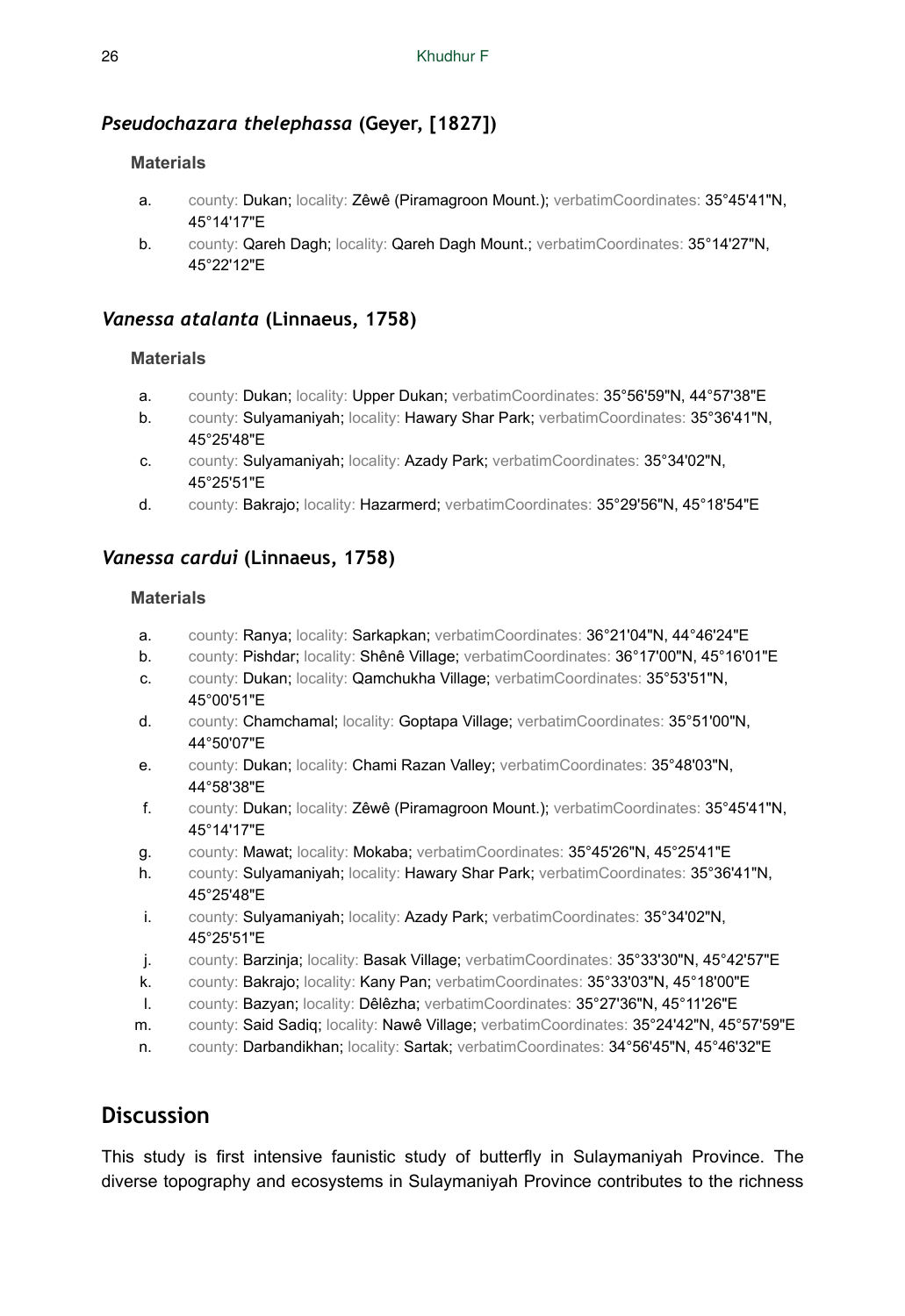in its biodiversity [\(Ararat 2009](#page-26-0)). In particular, the area has a mixed long border and extended geography with three areas of rich biodiversity: the Zagrosian Provinces of Iran including West Azarbayjan, Kordestan and Kermanshah [\(Haidari 2012,](#page-27-13) [Kazemi and](#page-27-14) [Hossienzadeh 2020\)](#page-27-14). The results of this study reflect this biodiversity richness. In addition to the 154 species of butterflies that have been documented previously in Iraq ([Wiltshire](#page-28-2) [1957](#page-28-2), [Higgins 1958,](#page-27-3) [Igarashi 1971,](#page-27-4) [Othman et al. 2018](#page-27-8), [Said et al. 2018,](#page-27-9) [Yakovlev 2018,](#page-28-10) [Khudhur 2021](#page-27-10)), 95 species were founded in Sulaymaniyah Province during these investigations. Moreover, this study adds eight new species previously unrecorded to the butterfly fauna of Iraq. Three of these newly-found species within Iraq belong to Pieridae; *Pieris krueperi*, *Gonepteryx rhamni* and *Colias erate*. The five others were two skippers, *Carcharodus stauderi* and *Thymelicus hyrax*; two Nymphalids *Brenthis mofidii* and *Pseudochazara mamurra* and a lycaenid butterfly *Polyommatus thersites*. All of these new records were predicted to be found here, since Sulaymaniyah is located near to the known distribution range of these species [\(Wiltshire 1957](#page-28-2), [Eckweiler 2012](#page-27-15), [Tshikolovets et al.](#page-28-9) [2014](#page-28-9), [Tikhonov et al. 2020\)](#page-28-11). Several works of literature ([Kemal and Koçak 2011,](#page-27-5) [Bozano et](#page-27-16) [al. 2016,](#page-27-16) [Kemal and Koçak 2018\)](#page-27-6) indicated distribution of these mentioned species in Iraq, based on the country position within the range of the Westren Palaearctic Region, while these indications were not supported by referencing to specific preserved specimens from Iraq. More new records of butterflies are likely to be found in this region and neighbouring areas in the future studies. Amongst the visited localities of this study, Piramagroon Mountain (Zêwê Village, locality no.15) was unique and had the richest diversity regarding butterflies with the highest number of species recorded, including the three new records *Carcharodus stauderi*, *Gonepteryx rhamni* and *Pseudochazara mamurra*. Furthermore, several other rarely found species were collected from Piramagroon Mountain, including *Favonius quercus*, *Satyrium gerhardi*, *Hyponephele wagneri*, *Hyponephele lupine*, *Pararge climene* and *Erynnis marloyi*. Therefore, this mountain deserves further investigations and will be the next focus for our future work.

# **Acknowledgements**

My gratitude to Dr. Emad Kaky for his great support and facilities for doing this research by sending me valuable books and articles. I thank my colleague Soran H. Ahmed for accompanying me during a number of field expeditions in 2020. Thanks to my students Avin A, Faeq and Bazyan Rauf for their help in finding two important specimens. English of the final draft was kindly checked by Victoria Nolan, University of Nottingham.

# **References**

- <span id="page-26-1"></span>• Ahmed H (2016) Ethnopharmacobotanical study on the medicinal plants used by herbalists in Sulaymaniyah Province, Kurdistan, Iraq. Journal of Ethnobiology and Ethnomedicine 12 (1).<https://doi.org/10.1186/s13002-016-0081-3>
- <span id="page-26-0"></span>• Ararat K (2009) Key Biodiversity Areas: Rapid assessment of birds in Kurdistan, northern Iraq. BioRisk 3: 187‑203.<https://doi.org/10.3897/biorisk.3.21>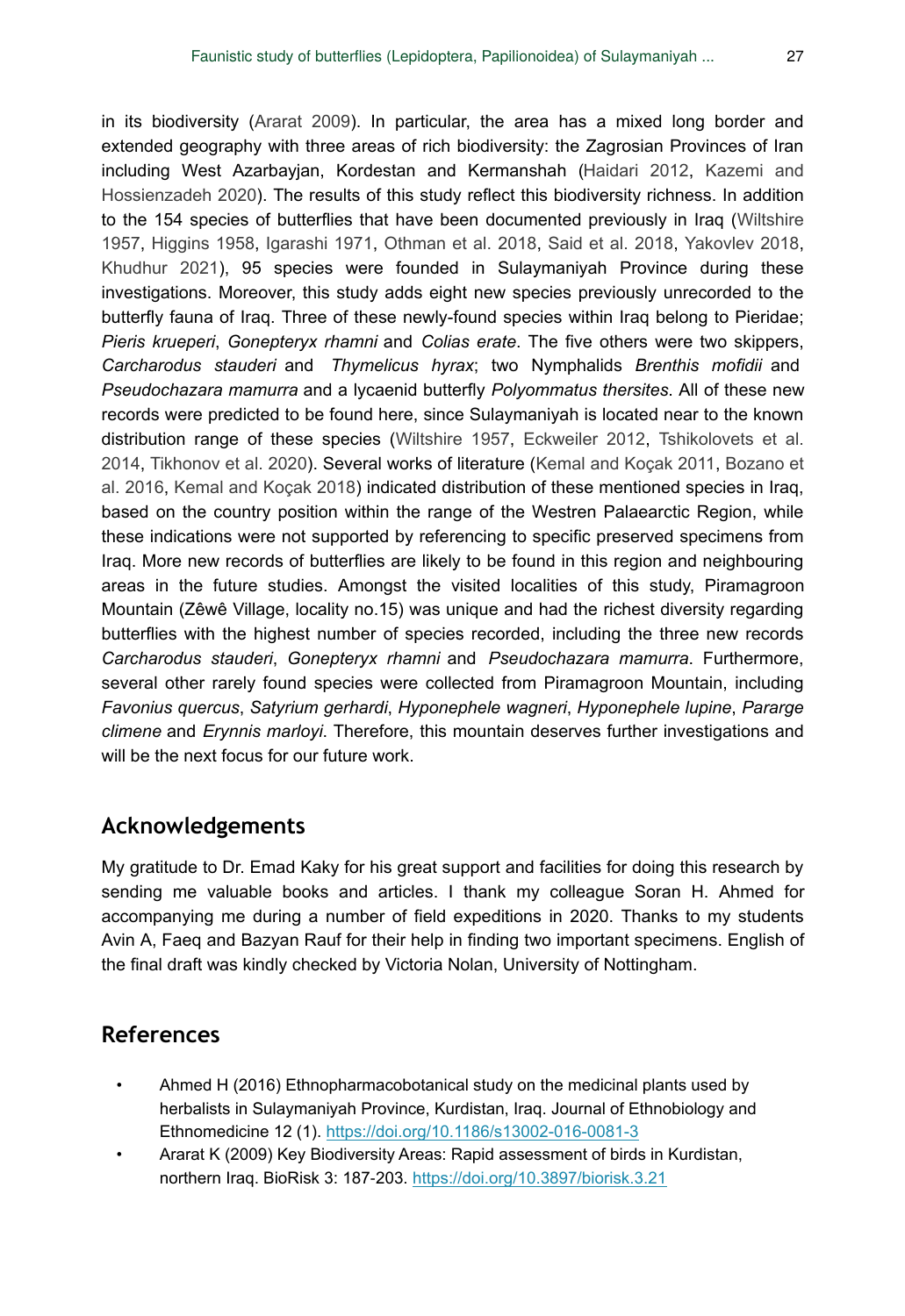- <span id="page-27-11"></span>• Baytaş A (2007) A field guide to the butterflies of Turkey. NTV Yayınları, Istanbul, 218 pp.
- <span id="page-27-16"></span>• Bozano GC, Coutsis JG, Herman P, Allegrucci G, Cesaroni D, Sbordoni V (2016) Guide to the butterflies of the Palearctic region: Pieridae 3: Coliadinae: Rhodocerini, Euremini, Coliadini (*Gonepteryx* and others) & Dismorphiinae (*Leptidea*). Omnes Artes, Mila, 70 pp.
- <span id="page-27-12"></span>• Eckweiler W (2011) Die Verbreitung und subspezifische Gliederung von *Pseudochazara mamurra* (Herrich-Schäffer, [1846]) (Lepidoptera: Nymphalidae, Satyrinae). Nachrihten des entomologischen Vereins Apollo 25 (1/2): 9‑14.
- <span id="page-27-15"></span>• Eckweiler W (2012) New discoveries of *Pseudochazara mamurra amymone* Brown, 1976 (Lepidoptera: Nymphalidae, Satyrinae). Nachrihten des entomologischen Vereins Apollo 33 (1): 1‑4.
- <span id="page-27-13"></span>• Haidari M (2012) Structural diversity of oak forests in Kurdistan Province (Case study: Oak forest). IOSR Journal of Pharmacy and Biological Sciences 4 (3): 37-43. [https://](https://doi.org/10.9790/3008-0433743) [doi.org/10.9790/3008-0433743](https://doi.org/10.9790/3008-0433743)
- <span id="page-27-0"></span>• Heikkilä M, Kaila L, Mutanen M, Peña C, Wahlberg N (2011) Cretaceous origin and repeated tertiary diversification of the redefined butterflies. Proceedings of the Royal Society B: Biological Sciences 279 (1731): 1093-1099. [https://doi.org/10.1098/rspb.](https://doi.org/10.1098/rspb.2011.1430) [2011.1430](https://doi.org/10.1098/rspb.2011.1430)
- <span id="page-27-3"></span>• Higgins LG (1958) Butterflies in Kurdistan. Entomologists 91: 38‑45.
- <span id="page-27-4"></span>• Igarashi S (1971) *Protmpatura iwaseia* new nymphalid butterfly from Kurdistan, the Northern Iraq (Nymphalidae). Journal Lepidoptera Science 22 (1-2): 14‑17. [https://](https://doi.org/10.18984/lepid.22.1-2_14) [doi.org/10.18984/lepid.22.1-2\\_14](https://doi.org/10.18984/lepid.22.1-2_14)
- <span id="page-27-14"></span>• Kazemi SM, Hossienzadeh MS (2020) High diversity and endemism of herpetofauna in Zagros Mountains. Ecopersia 8 (4): 221‑229.
- <span id="page-27-5"></span>• Kemal M, Koçak AÖ (2011) Asynonymical, and disributional checklist of the Papilionoidea and Hesperioidea of East Mediterranean countries, including Turkey (Lepidoptera). Priamus 25: 1‑162.
- <span id="page-27-6"></span>• Kemal M, Koçak AÖ (2018) A synonymous and distributional list of the Lepidoptera of Iraq based on the infosystems of the Cesa. Priamus 17 (2114): 208.
- <span id="page-27-10"></span>• Khudhur FA (2021) New records of two butterflies of the genus Polyommatus Latreille, 1804 (subgenus Agrodiaetus Hübner, 1822) (Lepidoptera: Lycaenidae) from Iraq. Zootaxa 5061 (3): 597‑600.<https://doi.org/10.11646/zootaxa.5061.3.13>
- <span id="page-27-7"></span>• Koçak AÖ, Kemal M (2001) Studies on the geography of the Lepidoptera 3. Zoogeographical remarks on the butterflies of Iraq (Lepidoptera, Papilionoidea, Hesperioidea). Priamus 10 (3-4): 164‑173. [In Uighur].
- <span id="page-27-8"></span>• Othman HD, Çifteçi MC, Seven E (2018) Studies on the fauna of Papilionoidea and Hesperioidea (Lepidoptera) of Erbil Province (Northern Iraq). Türkiye Tarımsal Araştırmalar Dergisi 5 (2): 120‑124. <https://doi.org/10.19159/tutad.369079>
- <span id="page-27-1"></span>• Peile H (1921) The butterflies of Mesopotamia. Journal of the Bombay Natural History Society 28 (1): 50‑57.
- <span id="page-27-9"></span>• Said NT, Çiftçi MC, Seven E (2018) A preliminary list of butterflies (Lepidoptera, Rhopalocera) from Duhok (Northern Iraq)\*. Transactions of the American Entomological Society 144 (3). <https://doi.org/10.3157/061.144.0313>
- <span id="page-27-2"></span>Scott H (1929) An entomological tour in Kurdistan. Entomologist's Monthly Magazine 65: 69‑82.